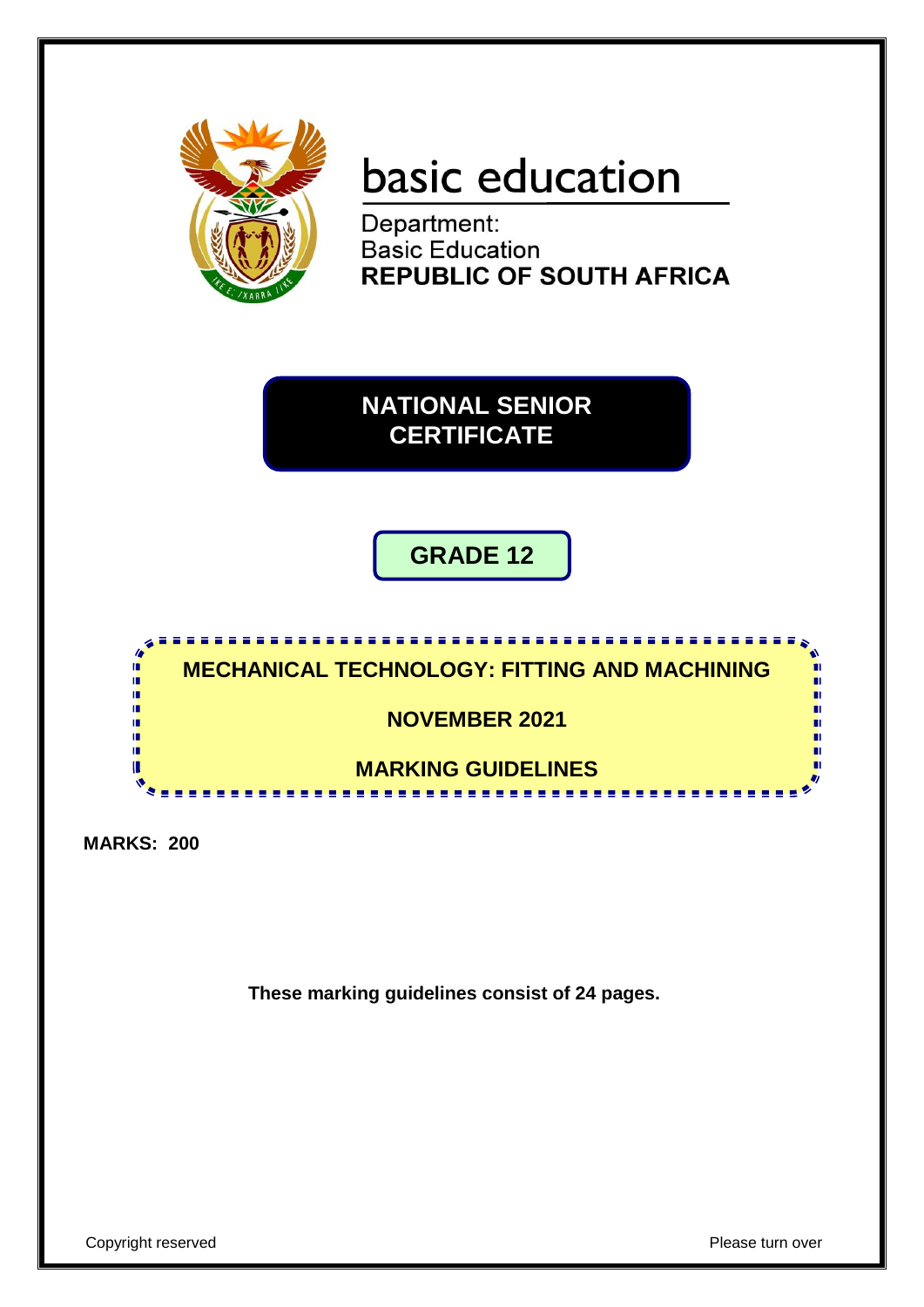## **QUESTION 1: MULTIPLE-CHOICE QUESTIONS (GENERIC)**

| 1.6 | $C \vee$                | (1)<br>[6] |
|-----|-------------------------|------------|
|     |                         | (1)        |
| 1.5 | $A \checkmark$          |            |
| 1.4 | $A/C$ $\checkmark$      | (1)        |
| 1.3 | D✓                      | (1)        |
| 1.2 | $A \checkmark$          | (1)        |
| 1.1 | $\mathsf{B} \checkmark$ | (1)        |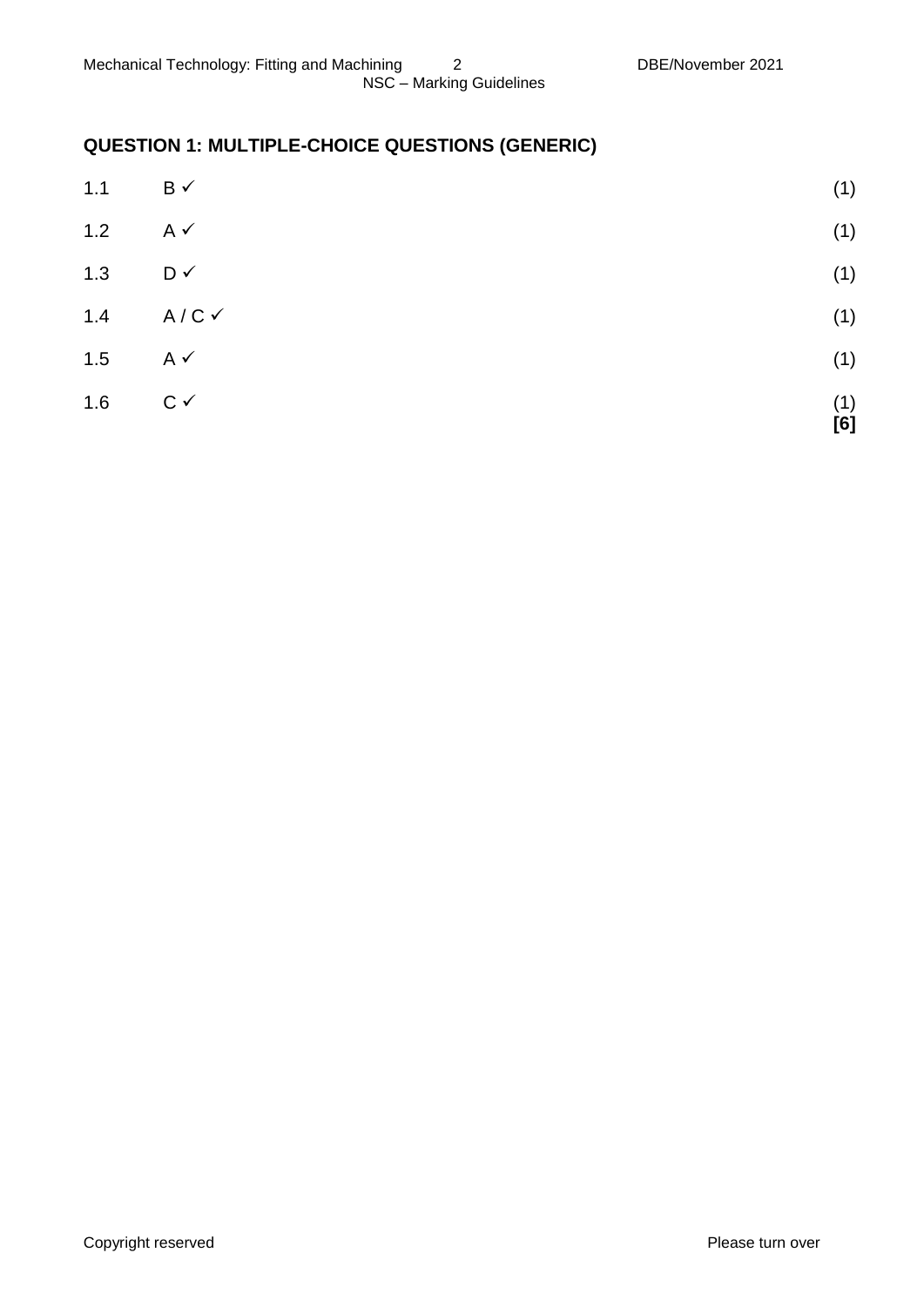#### **QUESTION 2: SAFETY (GENERIC)**

#### 2.1 **First-aid applications to an open wound:**

- $\bullet$  Use surgical gloves.  $\checkmark$
- Do not remove anything that is stuck to the wound.  $\checkmark$
- Never use sticky plaster on the wound.  $\checkmark$
- Cover the wound with a clean, lint-free cloth.  $\checkmark$
- Avoid using any oily substances or lotions on wounds.  $\checkmark$
- If necessary, cool wounds with cold water.  $\checkmark$
- Apply pressure to prevent blood loss if necessary.  $\checkmark$
- Avoid contact with blood from patient.  $\checkmark$
- If the wound is on your arm, raise the arm above your head to stop the bleeding.  $\checkmark$

**(Any 2 x 1)** (2)

#### 2.2 **Surface grinder: (Already switched on**)

- Never leave the grinder unattended.  $\checkmark$
- Switch off the machine when leaving.  $\checkmark$
- Don't try to stop revolving emery wheel with your hand.  $\checkmark$
- Don't adjust the machine while working.  $\checkmark$
- Don't open any guard while the machine is on.  $\checkmark$
- $\bullet$  Do not force the grinding wheel on to the work piece.  $\checkmark$
- Approach the work piece slowly and evenly.  $\checkmark$
- Don't clean the machine while working.  $\checkmark$
- Do not put hands near the work piece when grinder is in motion.  $\checkmark$
- Don't clean or adjust the machine while working. $\checkmark$
- Check for oil on the floor while working (spilling of cutting fluid on floor while working)  $\checkmark$
- Check that he grinding wheel is running evenly.  $\checkmark$

#### 2.3 **Gauges calibrated:**

- $\bullet$  To ensure accurate readings.  $\checkmark$
- To prevent overloading.  $\checkmark$

#### **(Any 1 x 1)** (1)

**(Any 2 x 1)** (2)

#### 2.4 **Finger protectors' hazards on power driven guillotines:**

- The finger protector prevents the hazards of getting the fingers cut by the blades.  $\checkmark$
- To be crushed by the hold-downs.  $\checkmark$  (2)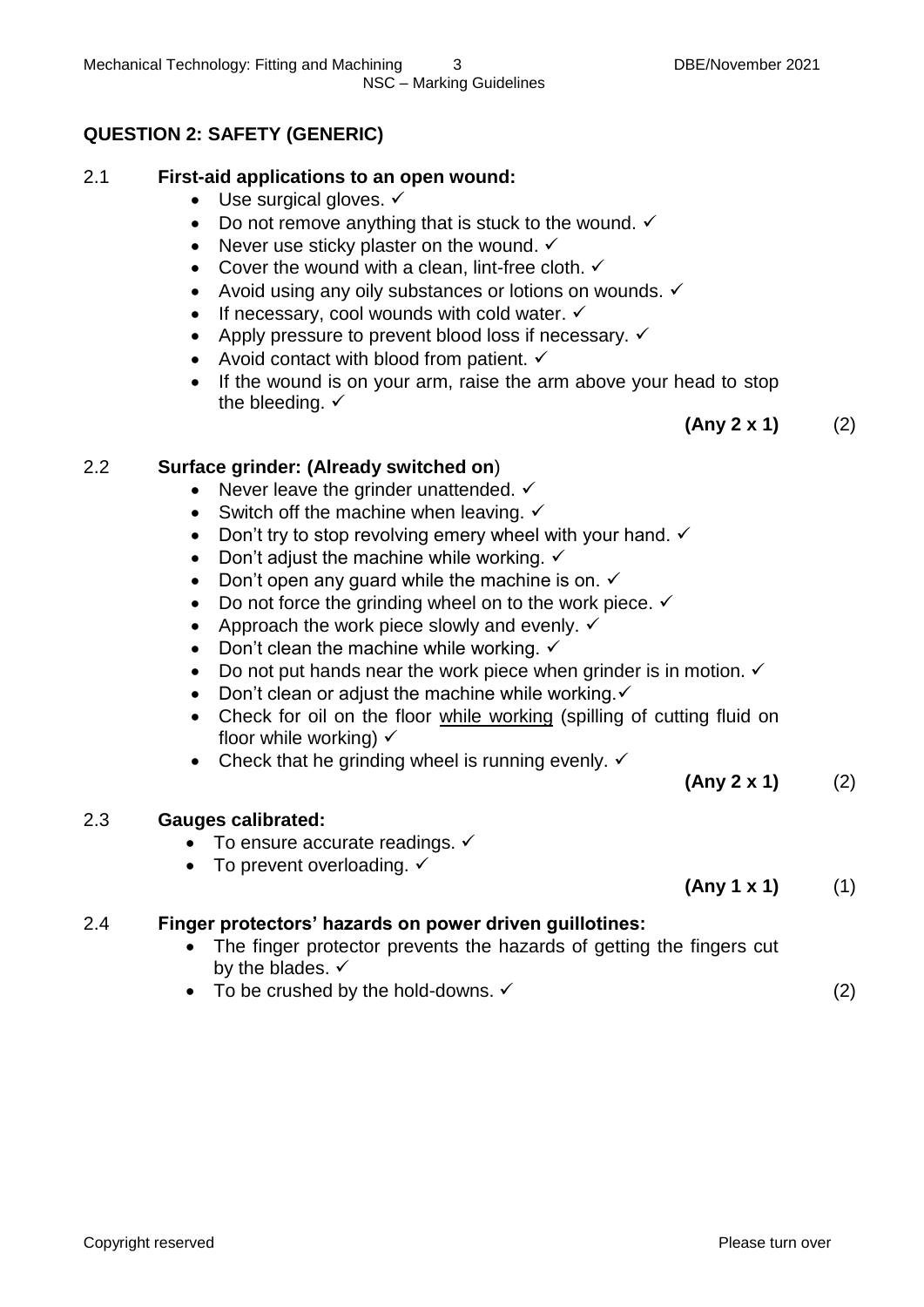#### 2.5 **Welding or flame cutting operation safety:**

- An operator has been instructed on how to use the equipment safely.  $\checkmark$
- A workplace is effectively partitioned off.  $\checkmark$
- An operator uses protective equipment.  $\checkmark$
- Ensure that all equipment is in safe working condition.  $\checkmark$
- Ensure that here are no flammable materials around the welding area.  $\checkmark$
- Weld area must be well ventilated.  $\checkmark$
- Fire extinguisher must be in close proximity.  $\checkmark$

**(Any 2 x 1)** (2)

#### 2.6 **Workshop layout:**

Product layout.  $\checkmark$  (1)

**[10]**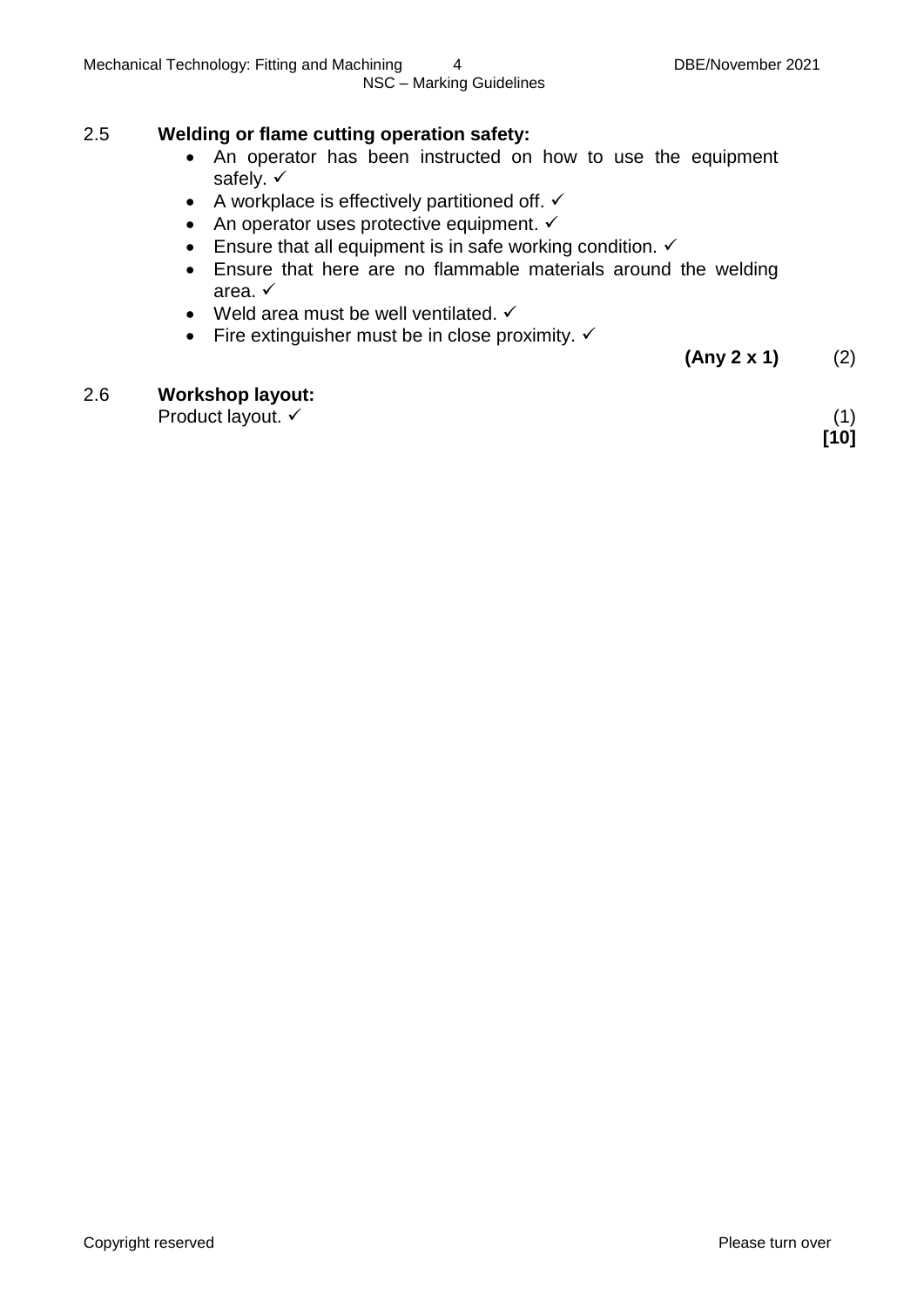## **QUESTION 3: MATERIALS (GENERIC)**

| 3.1 | <b>File test:</b>                                             |                                                                                                                                                                                                                                                                                                          |               |
|-----|---------------------------------------------------------------|----------------------------------------------------------------------------------------------------------------------------------------------------------------------------------------------------------------------------------------------------------------------------------------------------------|---------------|
|     | 3.1.1                                                         | Difficult $\checkmark$                                                                                                                                                                                                                                                                                   | (1)           |
|     | 3.1.2                                                         | Easy √                                                                                                                                                                                                                                                                                                   | (1)           |
|     | 3.1.3                                                         | Difficult $\checkmark$                                                                                                                                                                                                                                                                                   | (1)           |
| 3.2 | <b>Heat treatment:</b>                                        | A. - Grain growth. $\checkmark$<br>B. - Recrystallisation. $\checkmark$<br>C. - Recovery. $\checkmark$                                                                                                                                                                                                   | (3)           |
| 3.3 | <b>Bending test:</b><br>$\bullet$<br>$\bullet$                | Bend the test piece through a specific angle or around a mandrel or<br>bar, $\checkmark$ having a defined radius, $\checkmark$ until a rupture in the metal<br>occurs.<br>Place the material in a vice and bend it $\checkmark$ then observe $\checkmark$ the<br>ductility of the material. $\checkmark$ |               |
|     |                                                               | (Any 1 x 3)                                                                                                                                                                                                                                                                                              | (3)           |
| 3.4 |                                                               | Purpose of case hardening:<br>Creates a hard surface $\checkmark$ with a tough core. $\checkmark$                                                                                                                                                                                                        | (2)           |
| 3.5 | $\bullet$<br>$\bullet$<br>$\bullet$<br>$\bullet$<br>$\bullet$ | <b>Quenching media:</b><br>Water $\checkmark$<br>Brine (saltwater) $\checkmark$<br>Oil $\checkmark$<br>Soluble oil and water √<br>Nitrogen air-infused air √<br>(Any 3 x 1)                                                                                                                              | (3)<br>$[14]$ |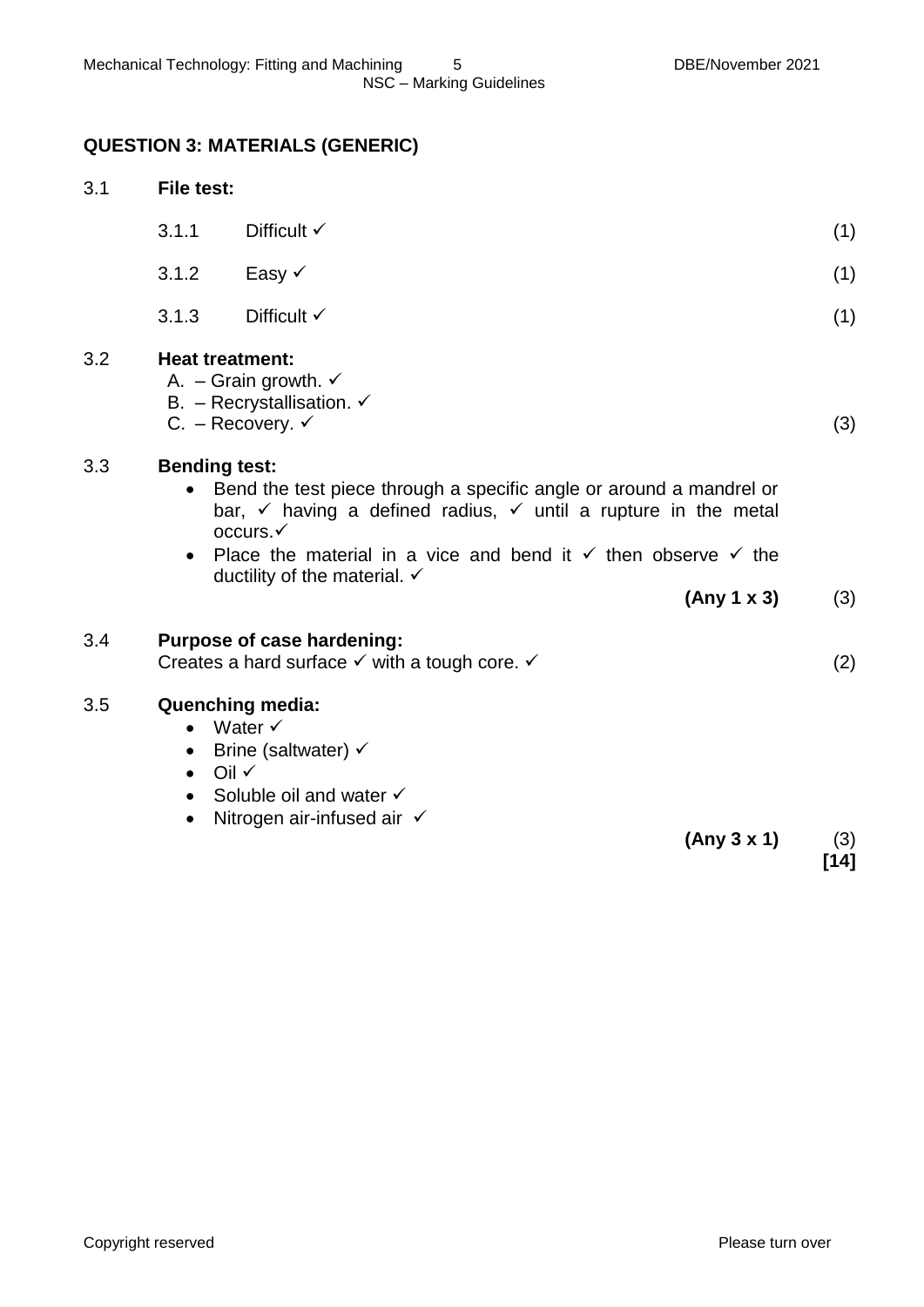## **QUESTION 4: MULTIPLE-CHOICE QUESTIONS (SPECIFIC)**

| 4.1  | $\mathtt{C}\,\checkmark$               | (1)                                              |
|------|----------------------------------------|--------------------------------------------------|
| 4.2  | $\mathsf B\prec$                       | (1)                                              |
| 4.3  | A $\checkmark$                         | (1)                                              |
| 4.4  | A $\checkmark$                         | (1)                                              |
| 4.5  | $\mathsf{D} \mathrel{\checkmark}$      | (1)                                              |
| 4.6  | $\mathsf{D} \mathbin{\checkmark}$      | (1)                                              |
| 4.7  | $\mathtt{C}\,\checkmark$               | (1)                                              |
| 4.8  | $\mathtt{C}\,\checkmark$               | (1)                                              |
| 4.9  | $\mathsf B$ / $\mathsf D$ $\checkmark$ | (1)                                              |
| 4.10 | $\mathsf{D} \mathrel{\checkmark}$      | (1)                                              |
| 4.11 | A $\checkmark$                         | (1)                                              |
| 4.12 | A $\checkmark$                         | (1)                                              |
| 4.13 | $\mathsf B\prec$                       | (1)                                              |
| 4.14 | $\mathsf{D} \mathrel{\checkmark}$      | $\begin{array}{c} (1) \\ {\bf [14]} \end{array}$ |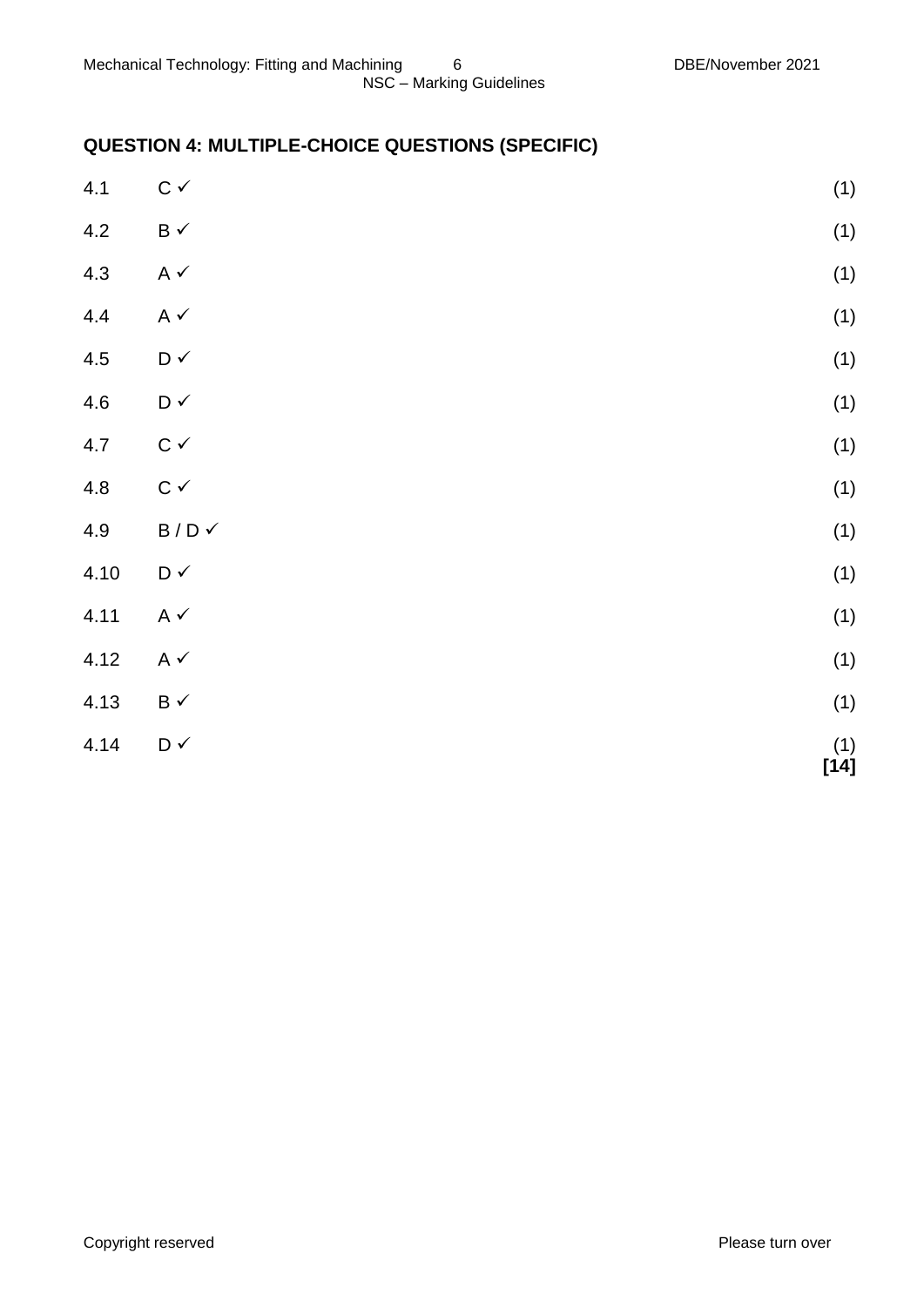#### **QUESTION 5: TERMINOLOGY (LATHE AND MILLING MACHINE) (SPECIFIC)**

#### 5.1 **Advantages of compound slide method:**

- Tapers with large angles can be cut.  $\checkmark$
- External and internal tapers can be cut.  $\checkmark$
- The set-up is simple.  $\checkmark$

**(Any 2 x 1)** (2)

#### 5.2 **Taper cutting:**

#### 5.2.1 **Length of taper:**

$$
Tan \frac{\theta}{2} = \frac{D-d}{2 \times \ell}
$$
  
\n
$$
2 \times \ell = \frac{D-d}{tan \frac{\theta}{2}}
$$
  
\n
$$
2 \ell = \frac{92-50}{tan 4^{\circ}} \checkmark
$$
  
\n
$$
2 \ell = \frac{42}{0.069926811} \checkmark
$$
  
\n
$$
\ell = \frac{600,6279909}{2} \checkmark
$$
  
\n= 300,31 mm  $\checkmark$ 

| ۰.<br>I<br>٦<br>۰, |
|--------------------|
|--------------------|

#### 5.2.2 **Tailstock set-over:**

Set-over=
$$
\frac{L(D-d)}{2l}
$$

$$
= \frac{425,31(92-50)}{2 \times 300,31} \sqrt{}
$$

$$
= 29,74 \text{ mm}
$$

 $\checkmark$ 

(3)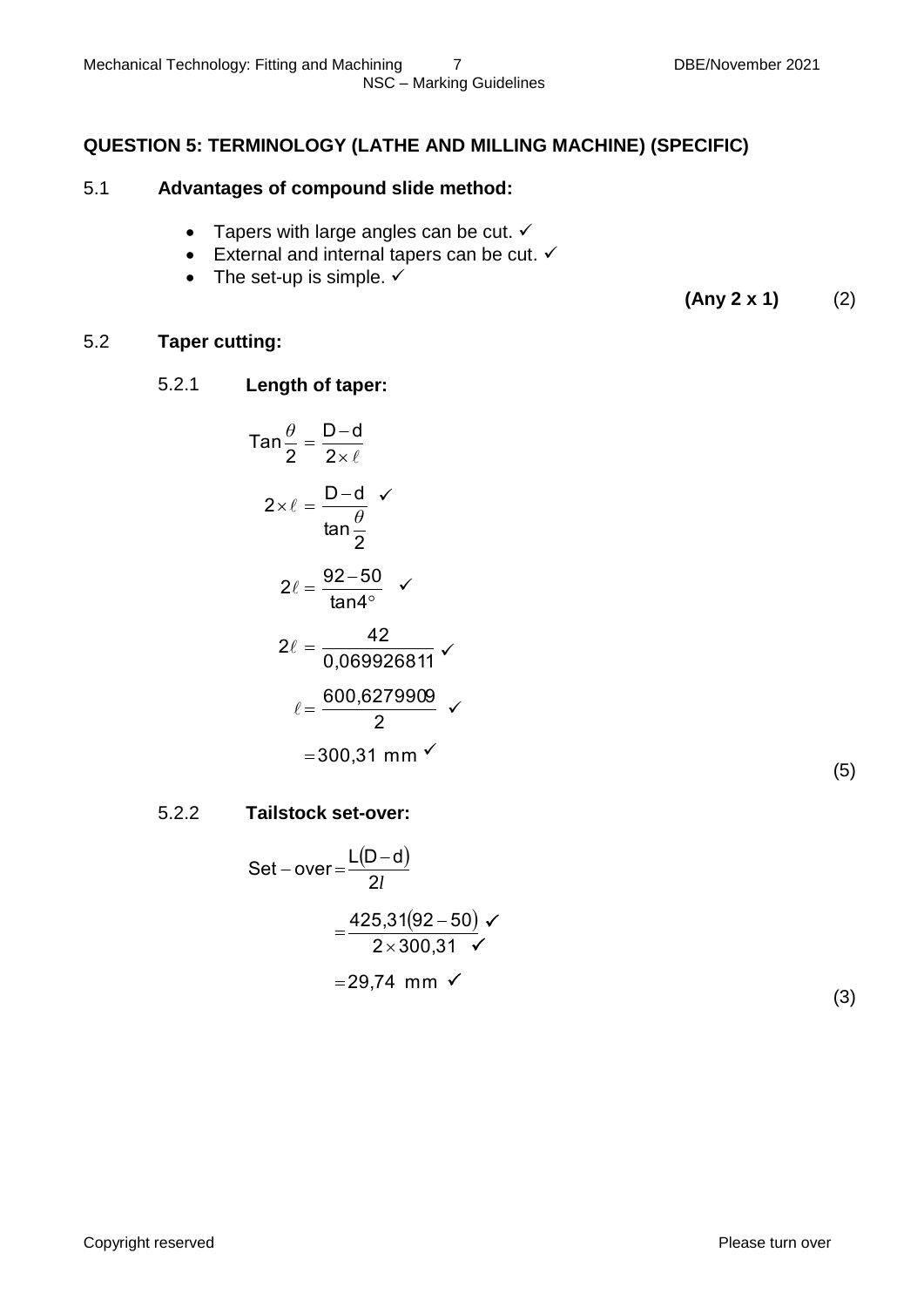#### 5.3 **Key ways:**

5.3.1 **Width:**  
\n
$$
\text{Width} = \frac{D}{4}
$$
\n
$$
\text{Width} = \frac{75}{4} \quad \checkmark
$$

$$
= 18,75 \, \text{mm} \, \checkmark
$$

(2)

(2)

(2)

5.3.2 **Thickness:**

6 Thickness =  $\frac{D}{2}$ 

$$
Thickness = \frac{75}{6} \checkmark
$$

 $=12,50 \,\text{mm}$   $\checkmark$ 

5.3.3 **Length:**  $=1,5\times 75$  '<br>=112,50 mm √  $=1,5\times 75$ Length=1,5 $\times$  diameter of shaft

#### 5.4 **Disadvantages of down-cut milling:**

- Vibration in the arbor is unavoidable.  $\checkmark$
- $\bullet$  A fine feed must be used.  $\checkmark$
- When milling material with hard scale, the cutter teeth come directly in contact with the scale, which can damage the cutter.  $\checkmark$
- The process is time consuming.  $\checkmark$

 **(Any 2 x 1)** (2) **[18]**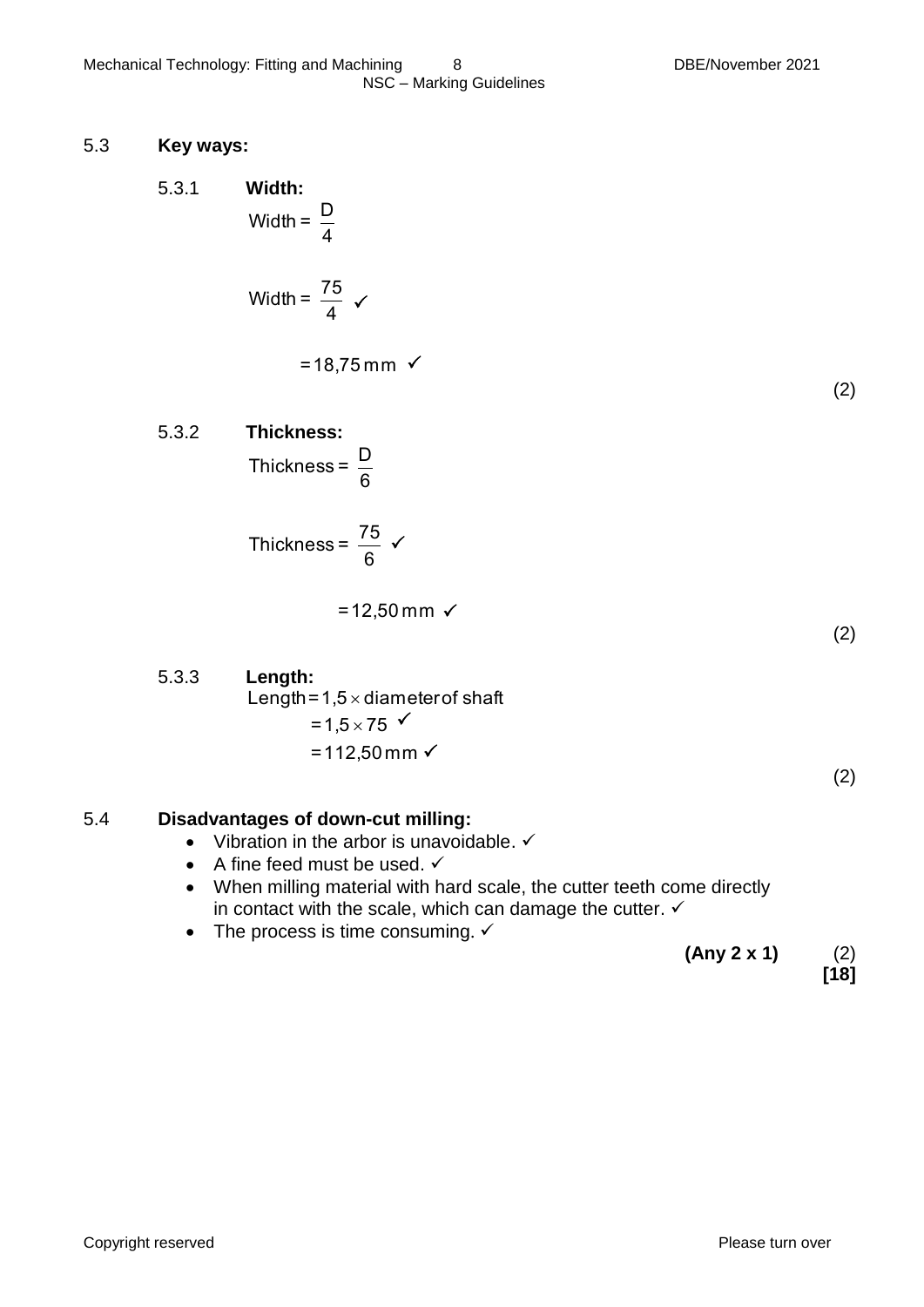#### **QUESTION 6: TERMINOLOGY (INDEXING) (SPECIFIC)**

#### 6.1 **Gear terminology:**

| 6.1.1 | <b>Pitch-circle diameter:</b>                            |           |                               |                                                  |     |
|-------|----------------------------------------------------------|-----------|-------------------------------|--------------------------------------------------|-----|
|       | $PCD = m \times T$                                       |           | $CP = m \times \pi$           |                                                  |     |
|       | = $1,5 \times 200$ ✓<br>$= 300$ mm $\checkmark$          | <b>OR</b> | $= 1.5 \times \pi$            | $= 4,71$ mm $\checkmark$                         |     |
|       |                                                          |           | $PCD = \frac{CP \times T}{T}$ | π<br>$=\frac{4,71\times200}{4}$                  |     |
|       |                                                          |           |                               | $\pi$                                            |     |
|       |                                                          |           |                               | $= 299,85$ mm $\checkmark$                       | (2) |
| 6.1.2 | Dedendum:                                                |           |                               |                                                  |     |
|       | Dedendum= $1,157 \times m$<br>=1,157×1,5 $\checkmark$ OR |           |                               | Dedendum= $1,25 \times m$<br>$= 1,25 \times 1,5$ |     |
|       | $= 1,74 \, \text{mm}$ $\checkmark$                       |           |                               | $= 1,88 \,\mathrm{mm}$ $\checkmark$              | (2) |

#### 6.1.3 **Outside diameter:**

| $OD = PCD + 2 \times m$       |           | $OD = m(T + 2)$         |     |
|-------------------------------|-----------|-------------------------|-----|
| $= 300 + 2(1,5)$ $\checkmark$ | <b>OR</b> | $= 1,5(200 + 2)$        |     |
| $= 303$ mm $\checkmark$       |           | $= 303$ mm $\checkmark$ | (2) |

#### 6.1.4 **Working depth:**

| $WD = 2 \times m$           |    | $WD = 2 \times a$           |     |
|-----------------------------|----|-----------------------------|-----|
| $= 2 \times 1.5 \checkmark$ | OR | $= 2 \times 1.5 \checkmark$ |     |
| $=$ 3 mm $\checkmark$       |    | $=$ 3 mm $\checkmark$       | (2) |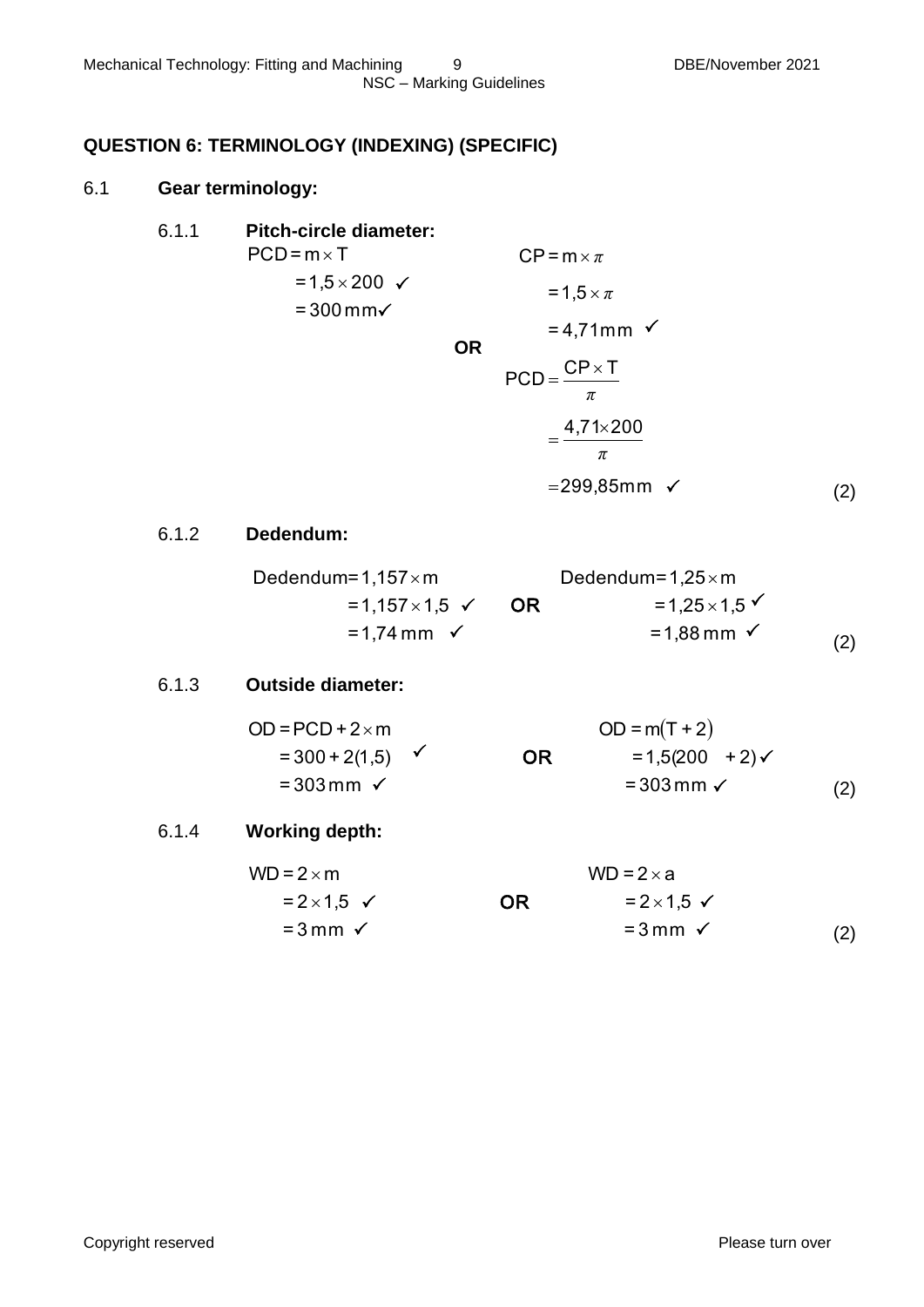#### 6.2 **Dovetails:**

 $W = 210 + 2(DE)$  $m = W - 2(AC) - 2(R)$ 

## 6.2.1 **Maximum width distance of dove tail: (W)**

 $\checkmark$ 

**Calculate DE or y:**

$$
tan \theta = \frac{DE}{AD}
$$
  
DE = tanθ × AD   
= tan30° × 45   
= 25,98 mm   
W = 210 + 2(DE)   
= 210 + 2(25,98)  
= 210 + 51,96

$$
= 210 + 51,96
$$
  
= 261,96 mm  $\checkmark$ 

6.2.2 **Distance between the rollers: (m)**

**Calculate AC or x:**

$$
Tan\theta = \frac{BC}{AC}
$$
  
AC =  $\frac{BC}{Tan\theta}$    
AC =  $\frac{17}{Tan30^{\circ}}$    
= 29,44mm   
m = W - 2(AC) - 2R)   

$$
m = W - 2(AC) - 2(R) \quad \checkmark
$$
  
= 261,96 - 2(29,44) - 2(17) \quad \checkmark  
= 261,96 - 58,88 - 34  
= 169,08 mm \quad \checkmark

(6)

(6)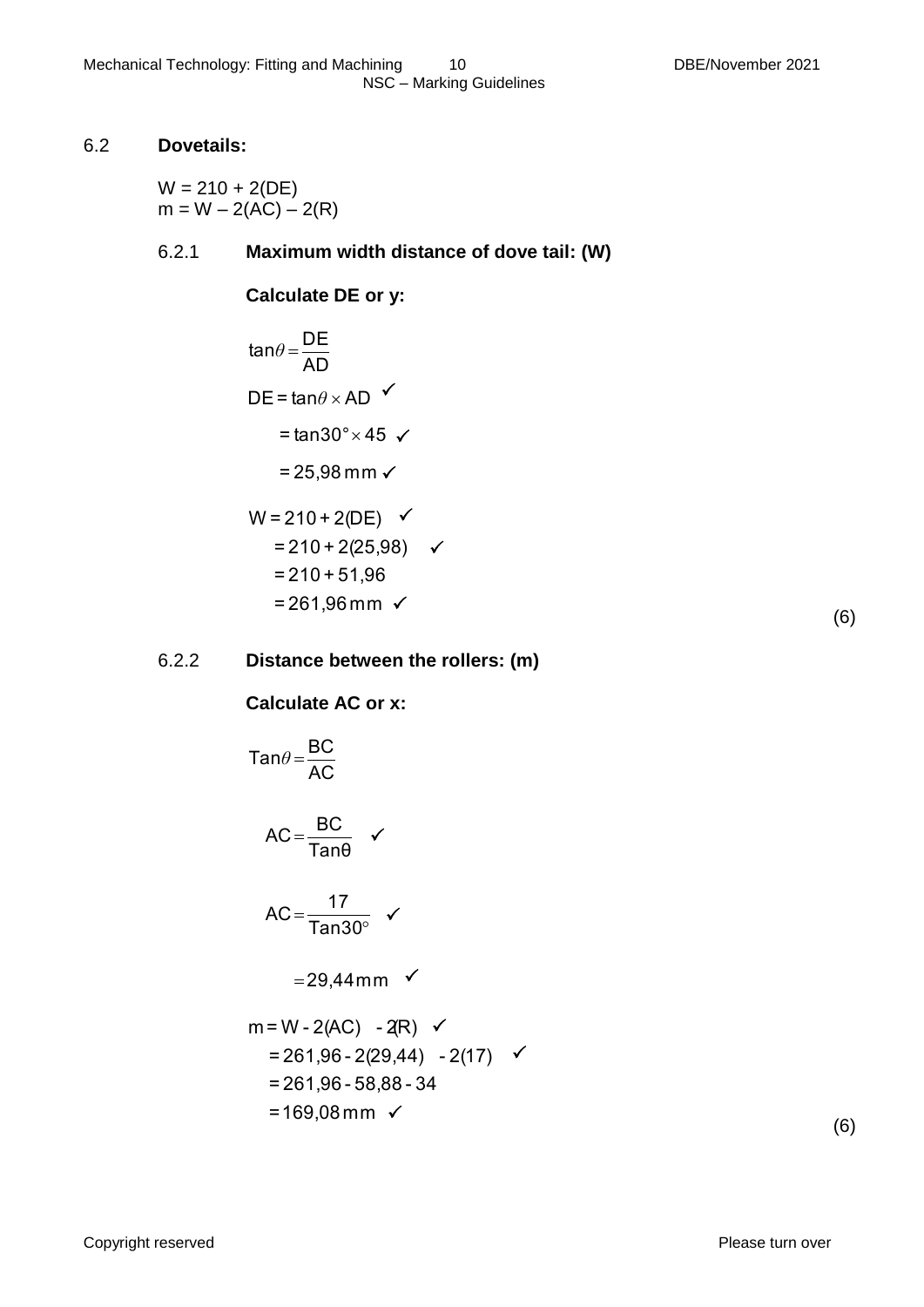NSC – Marking Guidelines

#### 6.3 **Milling of spur gear:** 6.3.1 **Indexing:**



#### 6.3.2 **Change gears: (Markers to note alternative answers and calculations to award full marks if the answer is correct)**  $(A - n)$ A  $(A - n) \times \frac{40}{1}$ Dn  $\frac{Dr}{2} = (A - n) \times$

56

 $\sqrt{56}$ 

$$
\frac{\text{Dr}}{\text{Dn}} = (140 - 137) \times \frac{40}{140} \checkmark
$$
  
= 3 ×  $\frac{40}{140}$   
=  $\frac{120}{140}$    
=  $\frac{12}{14}$   
=  $\frac{12}{14} \times \frac{2}{2}$    
  
 $\frac{\text{Dr}}{\text{p}} = \frac{24}{14} \checkmark$  OR  $\frac{48}{14} \checkmark$ 

28

Dn

$$
\begin{array}{c} (5) \\ {\bf [28]} \end{array}
$$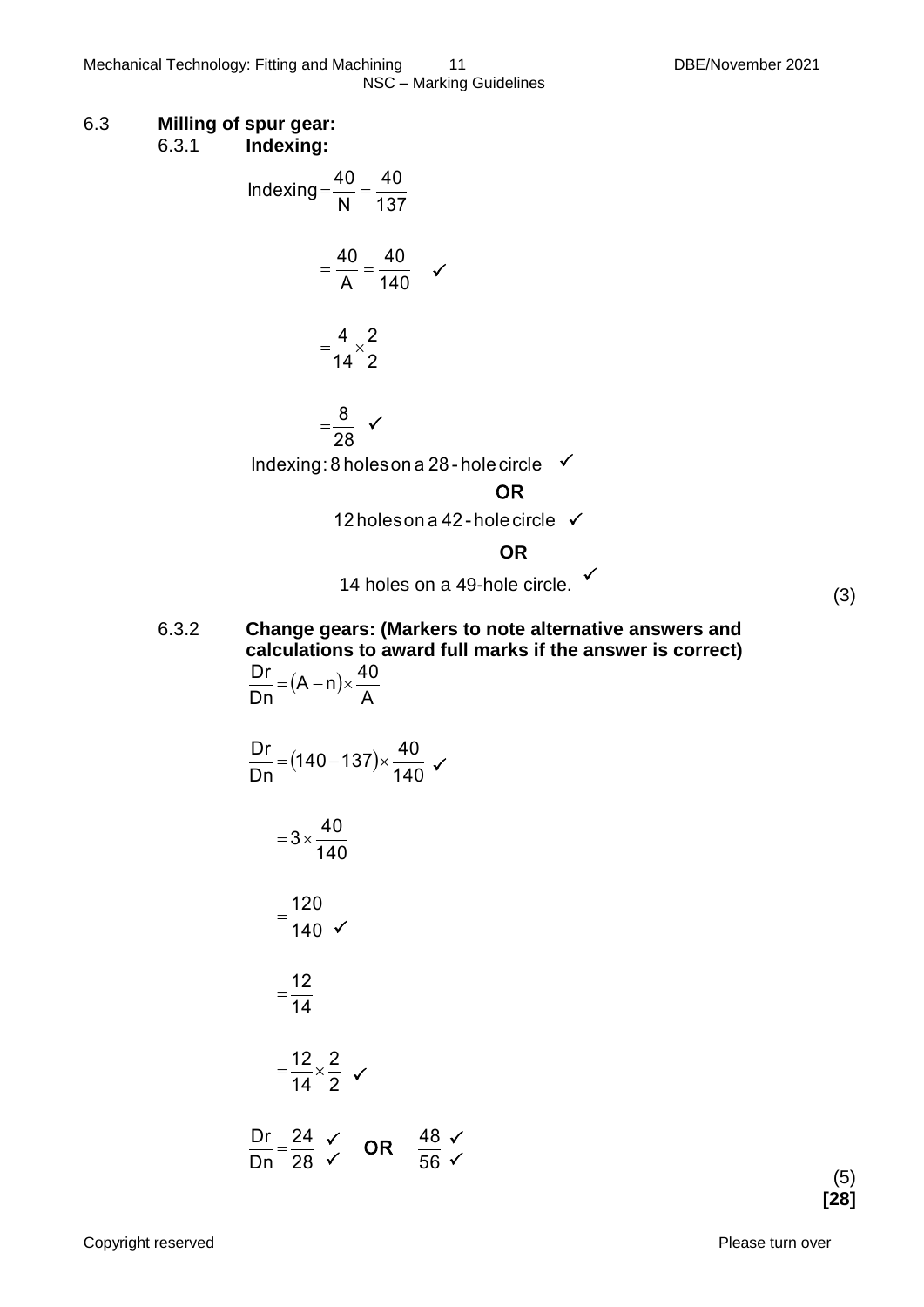## **QUESTION 7: TOOLS AND EQUIPMENT (SPECIFIC)**

| 7.1 | <b>Functions of a moment and force tester:</b><br>To determine the reaction on either side of a simple loaded<br>beam. $\checkmark$<br>To illustrate the concept of the triangle of force. $\checkmark$                                                                              | (2)           |
|-----|--------------------------------------------------------------------------------------------------------------------------------------------------------------------------------------------------------------------------------------------------------------------------------------|---------------|
| 7.2 | <b>TWO hardness testers:</b><br>Brinell $\checkmark$<br>$\bullet$<br>Rockwell √<br>$\bullet$<br>Vickers $\checkmark$                                                                                                                                                                 |               |
|     | (Any 2 x 1)                                                                                                                                                                                                                                                                          | (2)           |
| 7.3 | <b>Precision measuring instrument:</b><br>Depth micrometer √<br>Vernier caliper √<br>$\bullet$<br>(Any 1 x 1)                                                                                                                                                                        | (1)           |
| 7.4 | Identify tester:<br>Tensile tester √                                                                                                                                                                                                                                                 | (1)           |
| 7.5 | There are THREE ways that hardness is measured:<br>Resistance to penetration. ✓<br>$\bullet$<br>Elastic hardness. ✓<br>$\bullet$<br>Resistance to abrasion / scratching / file test.<br>Sound test (dropping it on the floor and listen to the sound). v<br>$\bullet$<br>(Any 3 x 1) | (3)           |
| 7.6 | <b>Screw thread height:</b>                                                                                                                                                                                                                                                          |               |
|     | $H = 0,866 \times P$<br>$= 0,866 \times 2 \checkmark$                                                                                                                                                                                                                                |               |
|     | $=1,73$ mm $\checkmark$                                                                                                                                                                                                                                                              | (2)           |
| 7.7 | <b>Measuring instrument:</b><br>Vernier caliper √                                                                                                                                                                                                                                    | (1)           |
| 7.8 | Interchangeable extension:<br>To measure depths greater than 25 mm. $\checkmark$                                                                                                                                                                                                     | (1)<br>$[13]$ |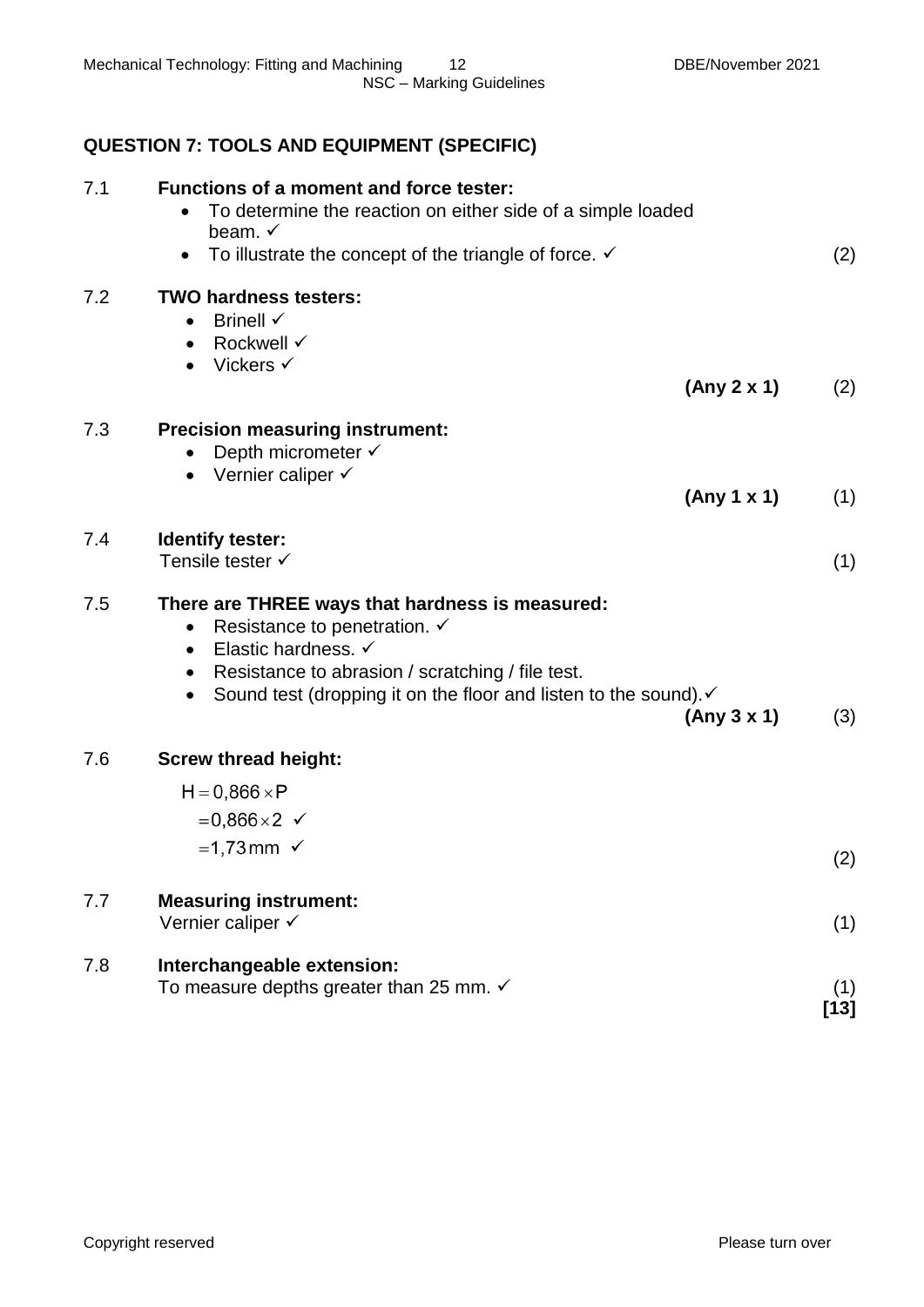#### **QUESTION 8: FORCES (SPECIFIC)**

#### 8.1 **Calculate resultant:**

#### **VERTICAL COMPONENT:**

 $\Sigma$  VC = -45sin90 ° - 70sin30 ° + 185sin45 °

$$
\begin{array}{c}\n\checkmark\quad\checkmark\\ \Sigma\,VC=-45-35+130,82\n\end{array}
$$

 $\Sigma$  VC = 50,82N  $\checkmark$ 

#### **HORIZONTAL COMPONENT:**

 $\Sigma$ HC = 120 $\cos 0$ ° – 70 $\cos 30$ ° – 185 $\cos 45$ °

$$
\angle
$$
  $\angle$   $\sqrt$   
\n $\Sigma$  HC = 120 – 60,62 – 130,82

$$
\Sigma \, \text{HC} = -71,44 \, \text{N} \quad \checkmark
$$

**OR**

| $VC/y = Fsin\theta$                           |                    | $HC/x = Fcos\theta$                          |                          |
|-----------------------------------------------|--------------------|----------------------------------------------|--------------------------|
| -45sin90 $^{\circ}$ OR 45sin270 $^{\circ}$    | -45 N              | $120 \cos 0^\circ$                           | 120 N $\checkmark$       |
| $-70$ sin30 $^{\circ}$ OR 70sin210 $^{\circ}$ | $-35 N \checkmark$ | $-70 \cos 30^\circ$ OR 70 $\cos 210^\circ$   | -60,62 N $\checkmark$    |
| 185sin45 $^{\circ}$ OR 185sin135 $^{\circ}$   | 130.82 N√          | $-185 \cos 45^\circ$ OR 185 $\cos 135^\circ$ | $-130.82 N$              |
|                                               |                    |                                              | $X =  -71,44 N \sqrt{ }$ |

$$
R^{2} = VC^{2} + HC^{2} \checkmark
$$
  
\n
$$
\sqrt{R^{2}} = \sqrt{(50,82)^{2} + (-71,44)^{2}} \checkmark
$$
  
\n
$$
\sqrt{R^{2}} = \sqrt{7686,37}
$$
  
\n
$$
R = 87,67 N \checkmark
$$
  
\n
$$
R = 87,67 N 35,43^{\circ} N \text{ of } W \checkmark
$$
  
\n
$$
R = 87,67 N 54,57^{\circ} W \text{ of } N \checkmark
$$
  
\n
$$
R = 87,67 N 54,57^{\circ} W \text{ of } N \checkmark
$$
  
\n
$$
R = 87,67 N 54,57^{\circ} W \text{ of } N \checkmark
$$
  
\n
$$
R = 87,67 N 54,57^{\circ} W \text{ of } N \checkmark
$$
  
\n
$$
R = 87,67 N 54,57^{\circ} W \text{ of } N \checkmark
$$
  
\n
$$
R = 87,67 N 54,57^{\circ} W \text{ of } N \checkmark
$$
  
\n
$$
R = 87,67 N 54,57^{\circ} W \text{ of } N \checkmark
$$
  
\n
$$
R = 87,67 N 54,57^{\circ} W \text{ of } N \checkmark
$$
  
\n
$$
R = 87,67 N 54,57^{\circ} W \text{ of } N \checkmark
$$

Copyright reserved Please turn over

 $\frac{1}{2}$ 

 $-71.44N$ 

(15)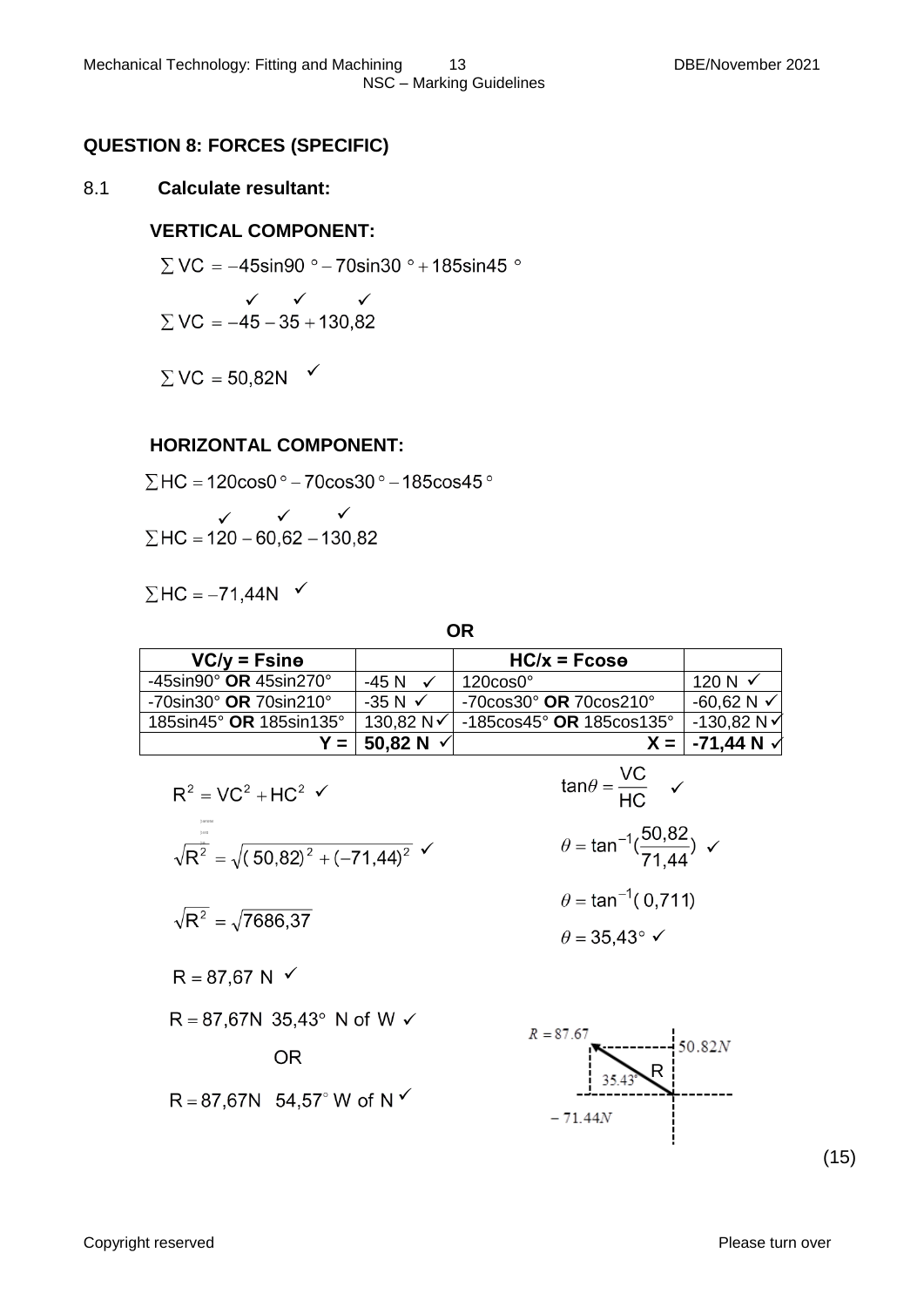#### 8.2 **Moments:**



#### 8.2.1 **Point load for UDL:**

16kN/m  $\times$  5m  $\checkmark$ 80kN √

(2)

#### 8.2.2 **Take moments about B:**

 $(A \times 10,25) = (4,5 \times 5,25) + (80 \times 7,75) + (9,5 \times 10,25)$ 

 $10,25A = 23,625 + 620 + 97,375$ 

$$
A=\frac{741}{10,25} \quad \checkmark
$$

 $A = 72,29$  kN  $\checkmark$ (3)

#### 8.2.3 **Take moments about A:**

 $B \times 10,25$  (9,5  $\times$  0) (80  $\times$  2,5) (4,5  $\times$  5)  $\checkmark$ 

$$
10,25B=0+200+22,5
$$

$$
B = \frac{222.5}{10.25} \quad \checkmark
$$
  
B = 21.71kN (3)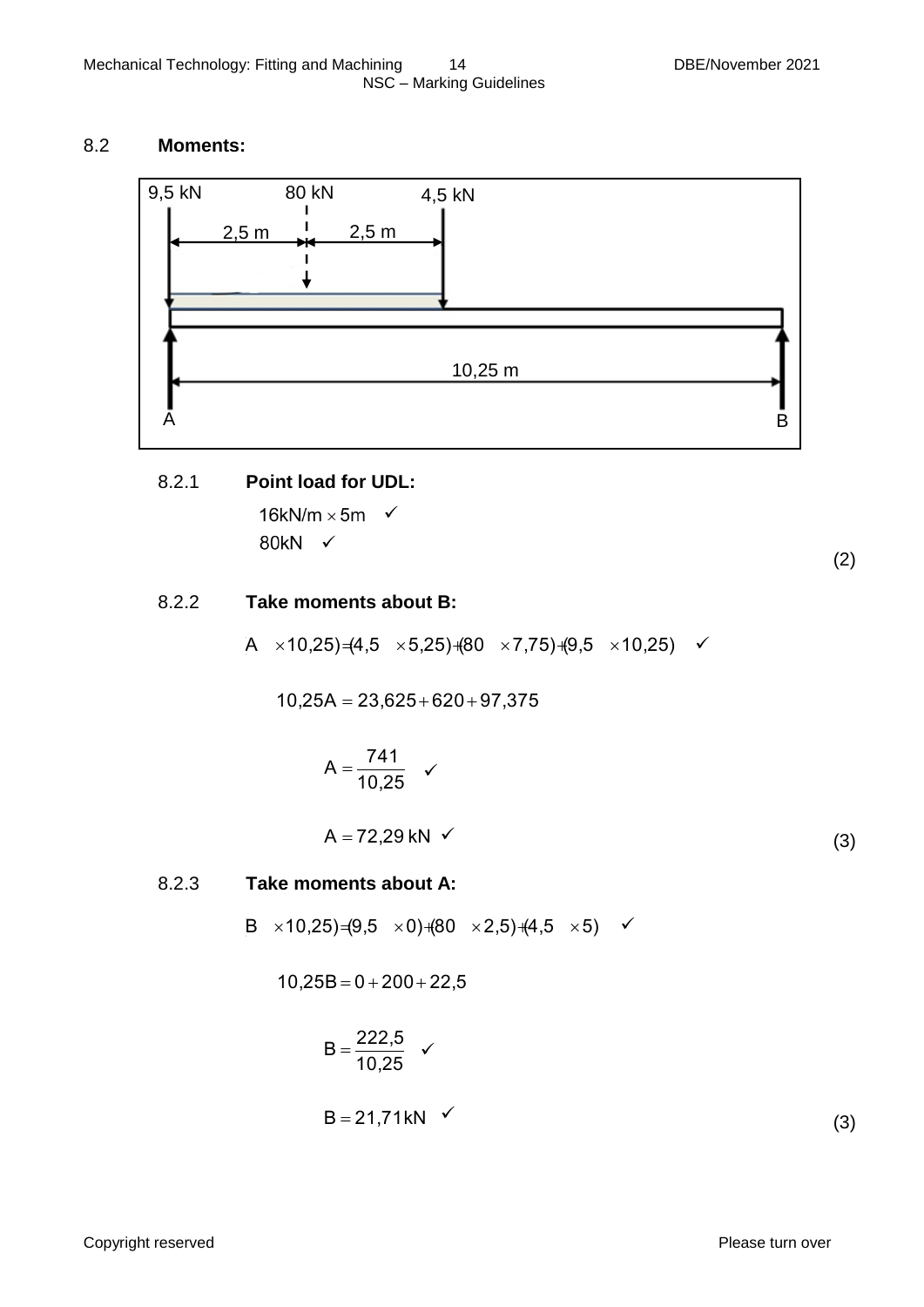$\overline{\phantom{a}}$ 

#### 8.3.1 **The stress in the material in MPa:**

$$
\sigma = \frac{F}{A}
$$
  
\n
$$
\sigma = \frac{90 \times 10^3}{6,17 \times 10^{-3}} \checkmark
$$
  
\n
$$
\sigma = 14586709,89 \text{ Pa}
$$
  
\n
$$
\sigma = 14,59 \text{ MPa } \checkmark
$$

#### 8.3.2 **The diameter of the mild steel shaft:**

| $\sigma = \frac{F}{A}$                                                      | $A = \frac{\pi d^2}{4}$                                            |  |
|-----------------------------------------------------------------------------|--------------------------------------------------------------------|--|
| $A = \frac{F}{\sigma}$ $\checkmark$                                         | $A \times 4 = \pi d^2$                                             |  |
| $\frac{\pi d^2}{4} = \frac{90 \times 10^3}{14.59 \times 10^6}$ $\checkmark$ | $d^2 = \frac{A \times 4}{\pi}$ $\checkmark$                        |  |
| $\pi d^2 = \frac{90 \times 10^3 \times 4}{14.59 \times 10^6}$               | $d = \sqrt{\frac{A \times 4}{\pi}}$<br>ΟR                          |  |
| $\pi d^2 = 0.0247$                                                          | $d = \sqrt{\frac{(6.17 \times 10^{-3}) \times 4}{5}}$ $\checkmark$ |  |
| $\sqrt{d^2} = \sqrt{\frac{0.0247}{\pi}}$                                    | $d = \sqrt{0,007855887}$ $\checkmark$                              |  |
| $d = \sqrt{7,85 \times 10^{-3}}$ $\checkmark$                               | $d = 0,088633441$ m $\checkmark$                                   |  |
| $d = 0,08863$ m $\checkmark$                                                | $d = 88,63$ mm $\checkmark$                                        |  |
| $d = 88,63$ mm $\checkmark$                                                 |                                                                    |  |

(5)

(2)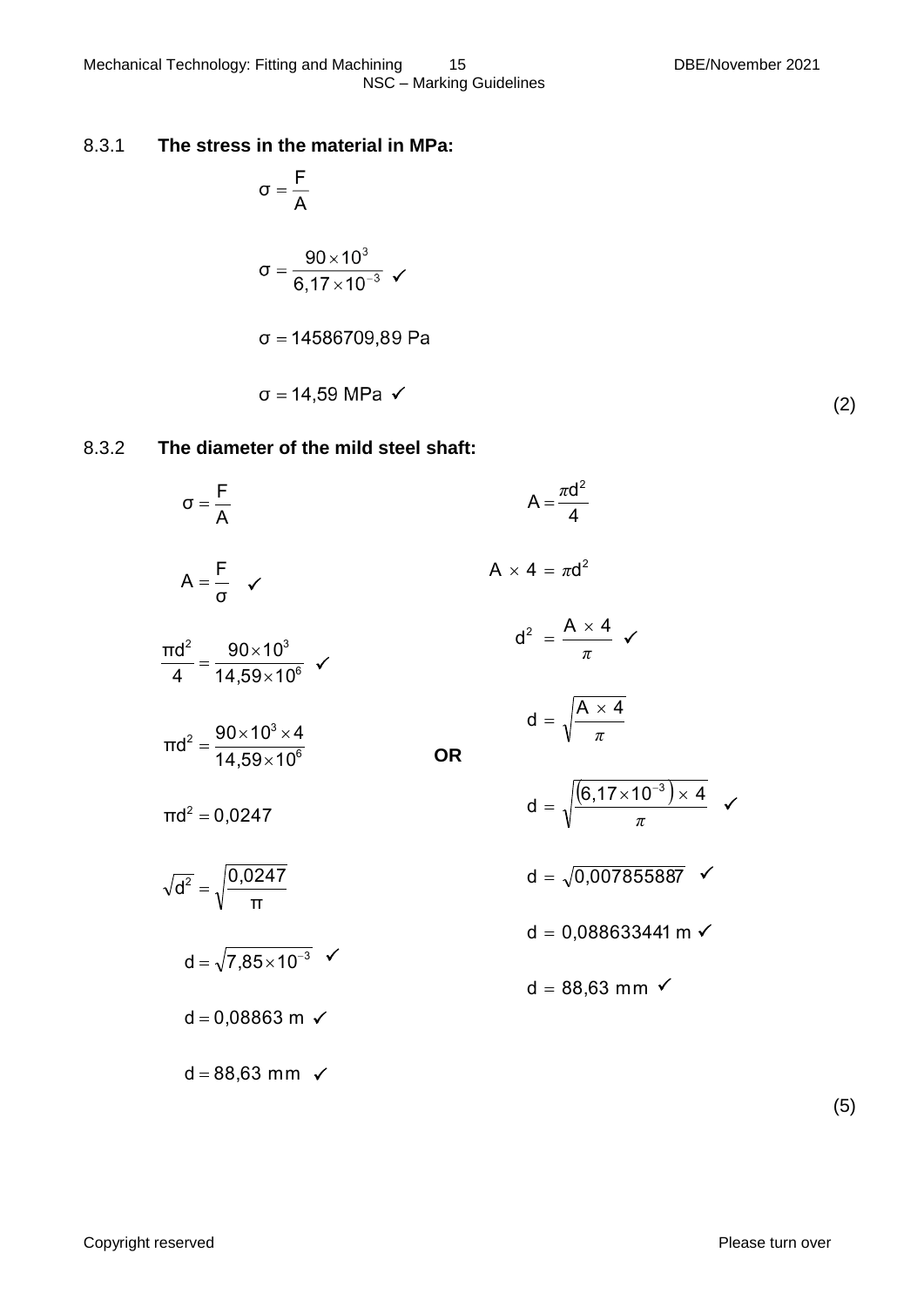#### 8.3.3 **Original length:**

$$
\epsilon = \frac{\Delta L}{OL}
$$

$$
OL = \frac{\Delta L}{\epsilon} \checkmark
$$

$$
OL = \frac{0,012}{1,64 \times 10^{-3}} \checkmark
$$

OL =  $7,32$  mm  $\checkmark$ 

(3) **[33]**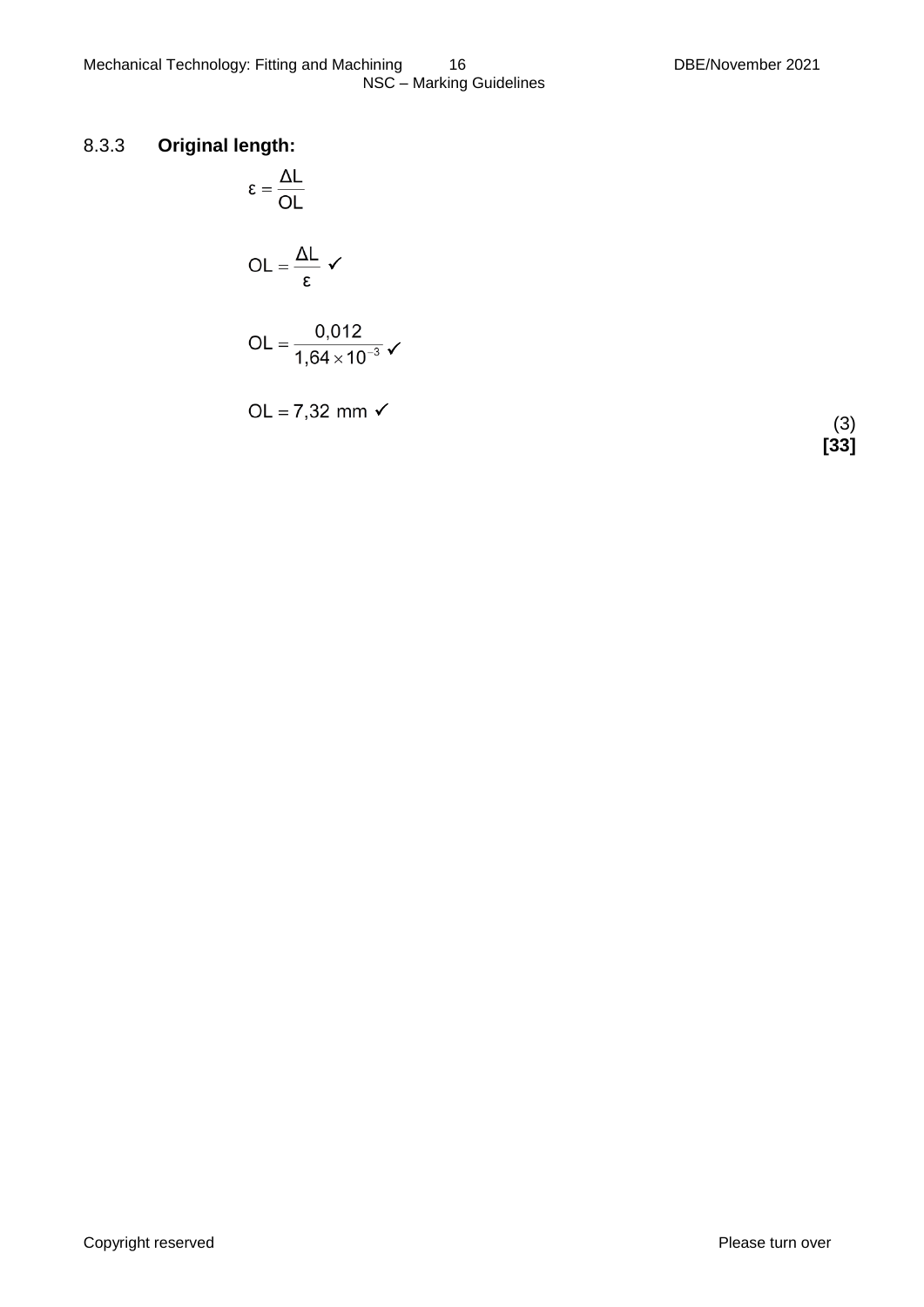## **QUESTION 9: MAINTENANCE (SPECIFIC)**

## 9.1 **Preventative maintenance:**

- Planned or scheduled maintenance.  $\checkmark$
- Condition-based maintenance.  $\checkmark$  (2)

## 9.2 **Preventative maintenance of gear drive systems:**

- Checking and replenishment of lubrication levels.  $\checkmark$
- **Ensuring that gears are properly secured to shafts.**  $\checkmark$
- $\bullet$  Cleaning and replacement oil filters.  $\checkmark$
- Reporting excessive noise, wear, vibration and overheating for expert attention.  $\checkmark$

**(Any 3 x 1)** (3)

## 9.3 **Purpose of jockey pulley:**

- The jockey pulley helps setting the tension on the system.  $\checkmark$
- To increase the angle of contact in an open belt drive.  $\checkmark$

**(Any 1 x 1)** (1)

#### 9.4 **Properties of materials:**

- 9.4.1 **Teflon:** 
	- Water resistant.  $\checkmark$
	- Resistant to grease.  $\checkmark$
	- Resistant to heat.  $\checkmark$
	- Resistant to corrosion.  $\checkmark$
	- Can withstand high temperatures.  $\checkmark$
	- Need no lubricants.  $\checkmark$
	- $\bullet$  Electrical insulator  $\checkmark$
	- Thermoplastic /Easy to be reshaped / recycled. ✓

**(Any 2 x 1)** (2)

#### 9.4.2 **Nylon:**

- Tough.  $\checkmark$
- $\bullet$  Hard-wearing.  $\checkmark$
- Cheap.  $\checkmark$
- Needs no or little maintenance.  $\checkmark$
- Can withstand high temperatures.  $\checkmark$
- Need no or little lubricants.  $\checkmark$
- $\bullet$  Is light.  $\checkmark$
- Can absorb shock.  $\checkmark$
- Resistant to chemicals.  $\checkmark$
- Non-toxic.  $\checkmark$
- Thermoplastic /Easy to be reshaped. $\checkmark$
- $\bullet$  Has high load-bearing strength  $\checkmark$

**(Any 2 x 1)** (2)

Copyright reserved **Please turn over the Copyright reserved** Please turn over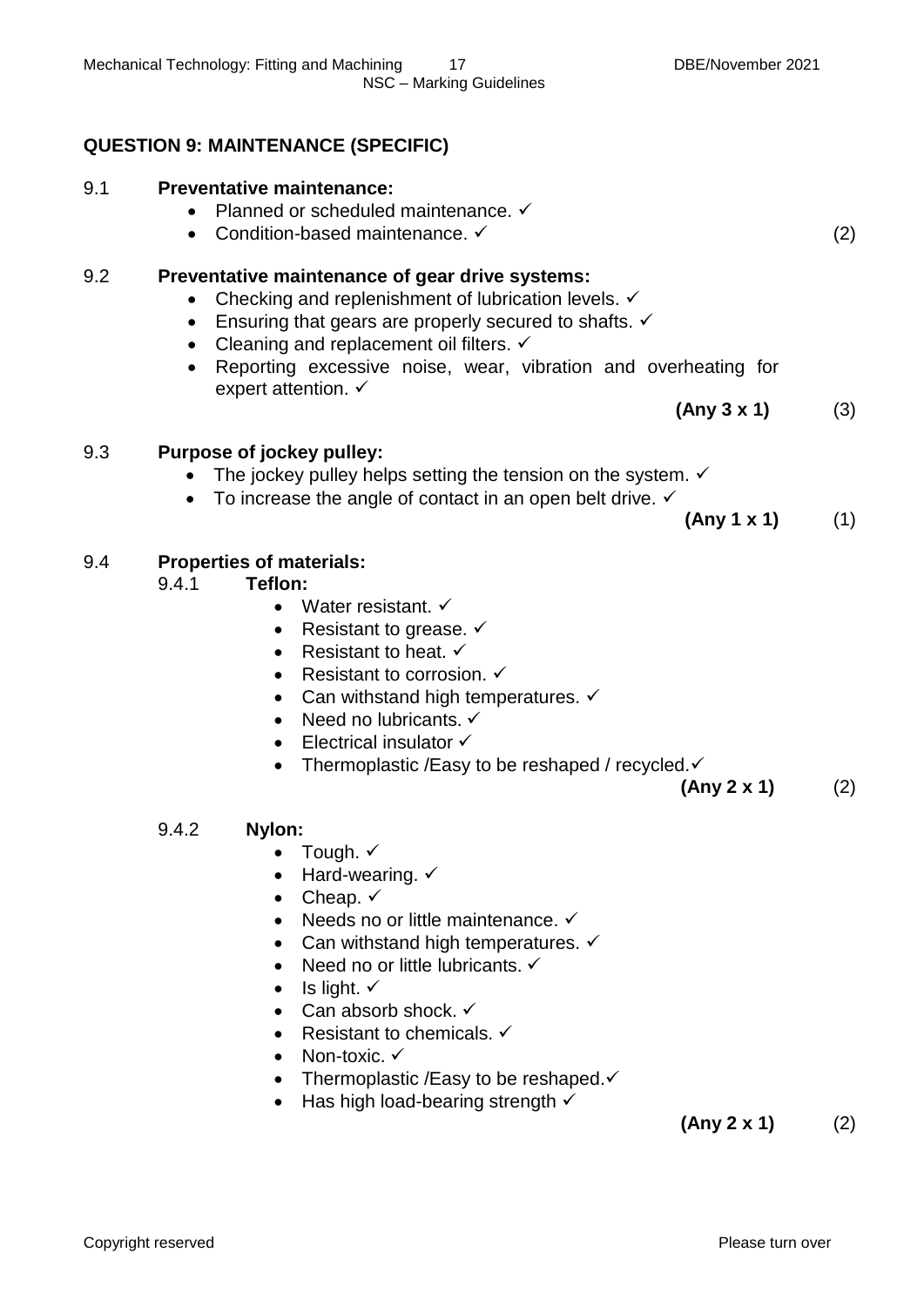NSC – Marking Guidelines

## 9.4.3 **Vesconite:**

- Wear resistant.  $\checkmark$
- $\bullet$  Low friction.  $\checkmark$
- Operate with little or no lubrication.  $\checkmark$
- Easy to machine.  $\checkmark$
- $\bullet$  Load carry higher than white metal.  $\checkmark$
- Cost effective material.  $\checkmark$
- Gives long life span.  $\checkmark$
- Performs well, in unhygienic, dirty and un-lubricated environments.
- Low maintenance.  $\checkmark$
- Low or no water absorption  $\checkmark$
- $\bullet$  High chemical resistance  $\checkmark$
- $\bullet$  Versatile  $\checkmark$
- Can handle high temperatures  $\checkmark$
- Thermoplastic /Easy to be reshaped  $\checkmark$

9.5 **Use of material:**

#### 9.5.1 **Polyvinyl chloride (PVC): (***Due to the large number of alternatives, marker discretion must be used - discuss with IM***).**

- $\bullet$  Electrical cable isolation. $\checkmark$
- $\bullet$  Electrical pipes.  $\checkmark$
- Water pipes.  $\checkmark$
- Artificial leather.  $\checkmark$
- Cling wrap.  $\checkmark$
- Credit / bank / phone cards. $\checkmark$
- Window frames.  $\checkmark$
- $\bullet$  Fences.  $\checkmark$
- $\bullet$  Furniture  $\checkmark$

 **(Any 1 x 1)** (1)

**(Any 2 x 1)** (2)

## 9.5.2 **Glass fibre: (***Due to the large number of alternatives, marker discretion must be used - discuss with IM).*

- $\bullet$  Boats  $\checkmark$
- $\bullet$  Motor vehicles bodies.  $\checkmark$
- Transparent roof sheeting.  $\checkmark$
- Petrol tanks.  $\checkmark$
- $\bullet$  Swimming pools.  $\checkmark$
- $\bullet$  Furniture.  $\checkmark$
- Fruit and salad bowls.  $\checkmark$
- Ornaments.  $\checkmark$
- Fishing equipment.  $\checkmark$

**(Any 1 x 1)** (1)

### 9.6 **Difference between thermoplastic and thermo-hardened composites:**

Thermoplastic can be re-heated  $\checkmark$  and reshaped again  $\checkmark$  where a thermohardened plastic cannot be re-heated,  $\checkmark$  to be softened, shaped  $\checkmark$  and moulded again.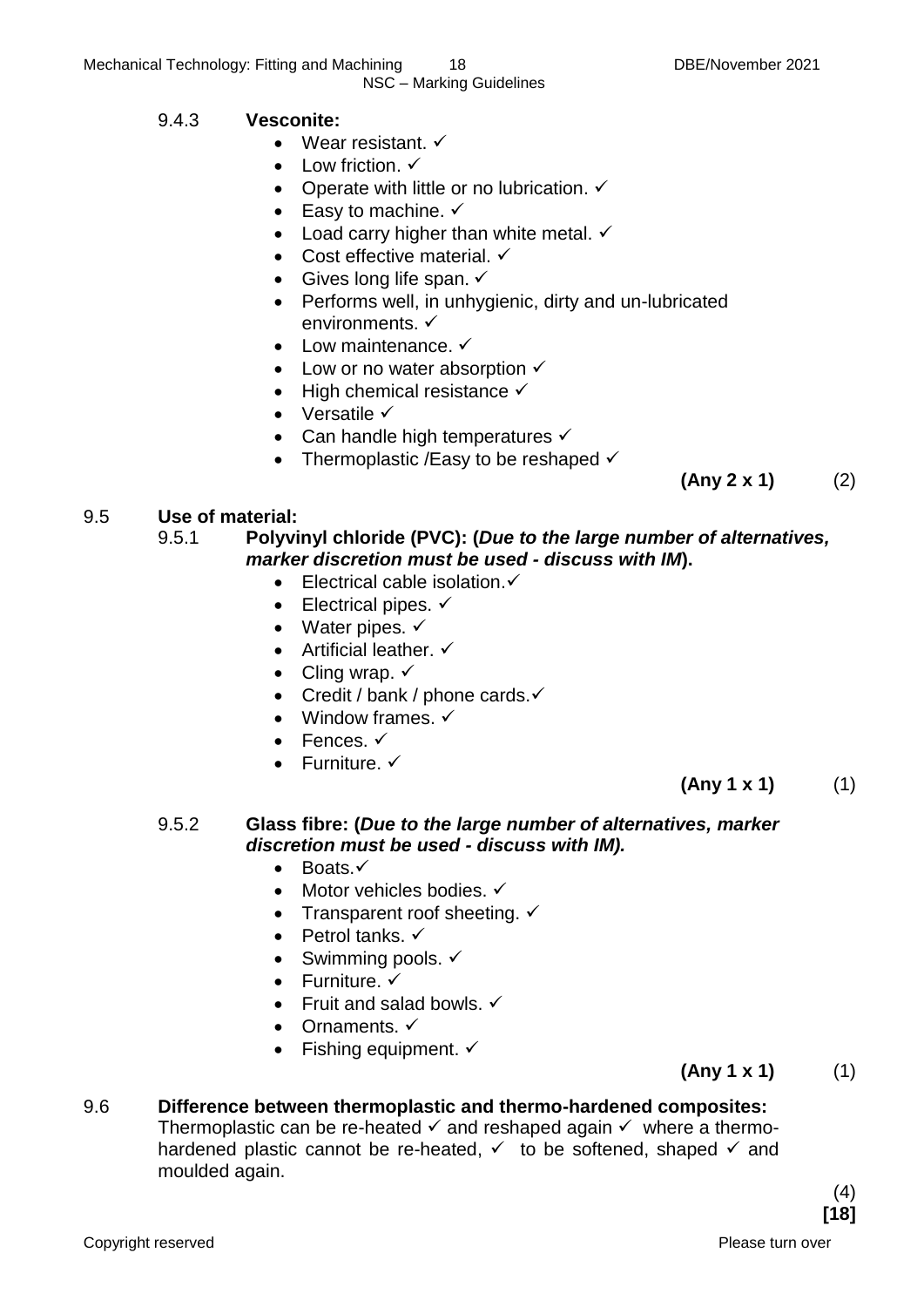NSC – Marking Guidelines

## **QUESTION 10: JOINING METHODS (SPECIFIC)**

## 10.1 **Screw thread:**

- Square thread  $\checkmark$
- Acme thread  $\checkmark$
- V-screw thread  $\checkmark$
- Trapezium thread / Buttress thread  $\checkmark$

**(Any 3 x 1 )** (3)

## 10.2 **Square Thread:**

## 10.2.1 **Pitch diameter:**

Pitch = 
$$
\frac{\text{lead}}{\text{Numberof starts}}
$$

\n=  $\frac{36}{2}$   $\checkmark$ 

\n= 18 mm  $\checkmark$ 

\nPD = OD -  $\frac{P}{2}$ 

\n= 80 -  $\frac{18}{2}$   $\checkmark$ 

\n= 71 mm  $\checkmark$ 

\n(4)

## 10.2.2 **Helix angle of the thread:**

$$
\tan \theta = \frac{\text{lead}}{\pi \times \text{PD}}
$$
\n
$$
\tan \theta = \frac{36}{\pi \times 71} \checkmark
$$
\n
$$
\theta = \tan^{-1}(0, 161396562) \checkmark
$$
\n
$$
= 9,17^{\circ} \checkmark
$$
\n(4)

## 10.2.3 **Leading angle:**

Leading angle =  $90^\circ$  - (helix angle + clearance angle)  $= 90^{\circ}$  - (9,17° + 3°)  $\checkmark$ 

$$
=77,83^{\circ} \checkmark \tag{2}
$$

## 10.2.4 **Following angle:**

Following angle = 
$$
90^\circ
$$
 + (helix angle - clearance)  
=  $90^\circ$  +  $(9,17^\circ - 3^\circ) \checkmark$   
=  $96,17^\circ \checkmark$  (2)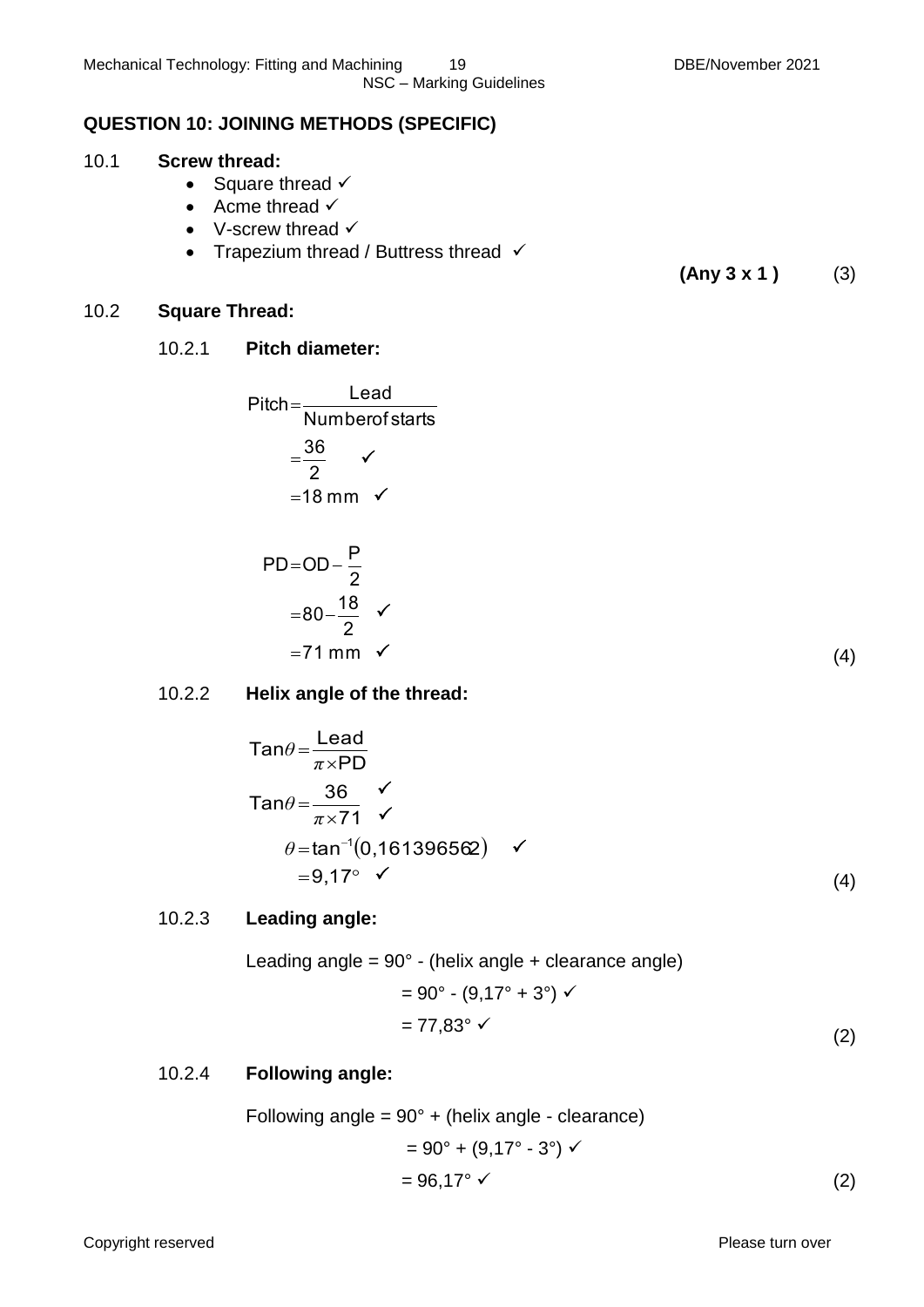#### 10.3 **Multiple screw threads:**

- They provide more bearing surface than single start screw thread / does not strip easily.  $\checkmark$
- $\bullet$  To provide faster linear movement.  $\checkmark$
- They are more efficient as they lose less power to friction compared to single start screw threads.  $\checkmark$  (3)

**[18]**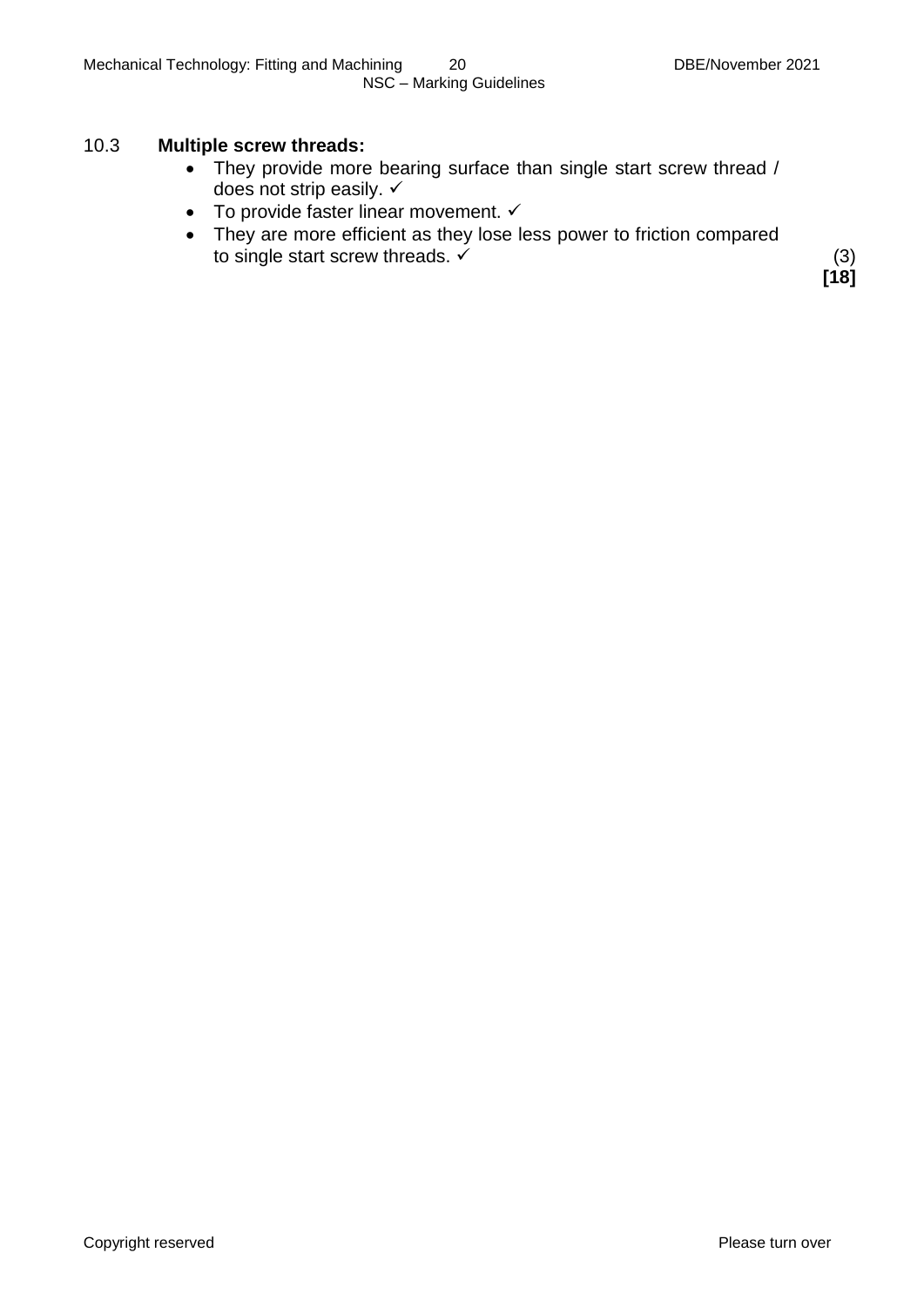#### NSC – Marking Guidelines

## **QUESTION 11: SYSTEMS AND CONTROL (DRIVE SYSTEMS) (SPECIFIC)**

#### 11.1 **Hydraulics:**

- 11.1.1 **The fluid pressure:**
- $P = \frac{F}{\Delta}$ A (Plunger) =  $\frac{\pi d^2}{4}$  $P = \frac{25 \times 10^3}{9.62 \times 10^{-4}}$  $\checkmark$  $P = 25984480,5$  Pa  $\checkmark$  $P = 25,98 \text{ MPa}$   $\checkmark$ (4)

#### 11.1.2 **Force at ram:**

$$
\frac{F}{A} = \frac{f}{a}
$$
\n
$$
F = \frac{f \times A}{a}
$$
\n
$$
A (Ram) = \frac{\pi D^{2}}{4}
$$
\n
$$
A = \frac{\pi (0.120)^{2}}{4}
$$
\n
$$
A = \frac{\pi (0.120)^{2}}{4}
$$
\n
$$
A = 11,31 \times 10^{-3} \text{ m}^{2}
$$
\n
$$
F = 293918,92 \text{ N}
$$
\n
$$
OR
$$
\n
$$
F = 293,92 \text{ kN}
$$
\n
$$
OR
$$
\n
$$
\frac{F}{D^{2}} = \frac{f}{d^{2}}
$$
\n
$$
\frac{F}{120^{2}} = \frac{25}{35^{2}}
$$
\n
$$
Y = \frac{25 \times 120^{2}}{35^{2}}
$$
\n
$$
F = 293,88 \text{ kN}
$$

(5)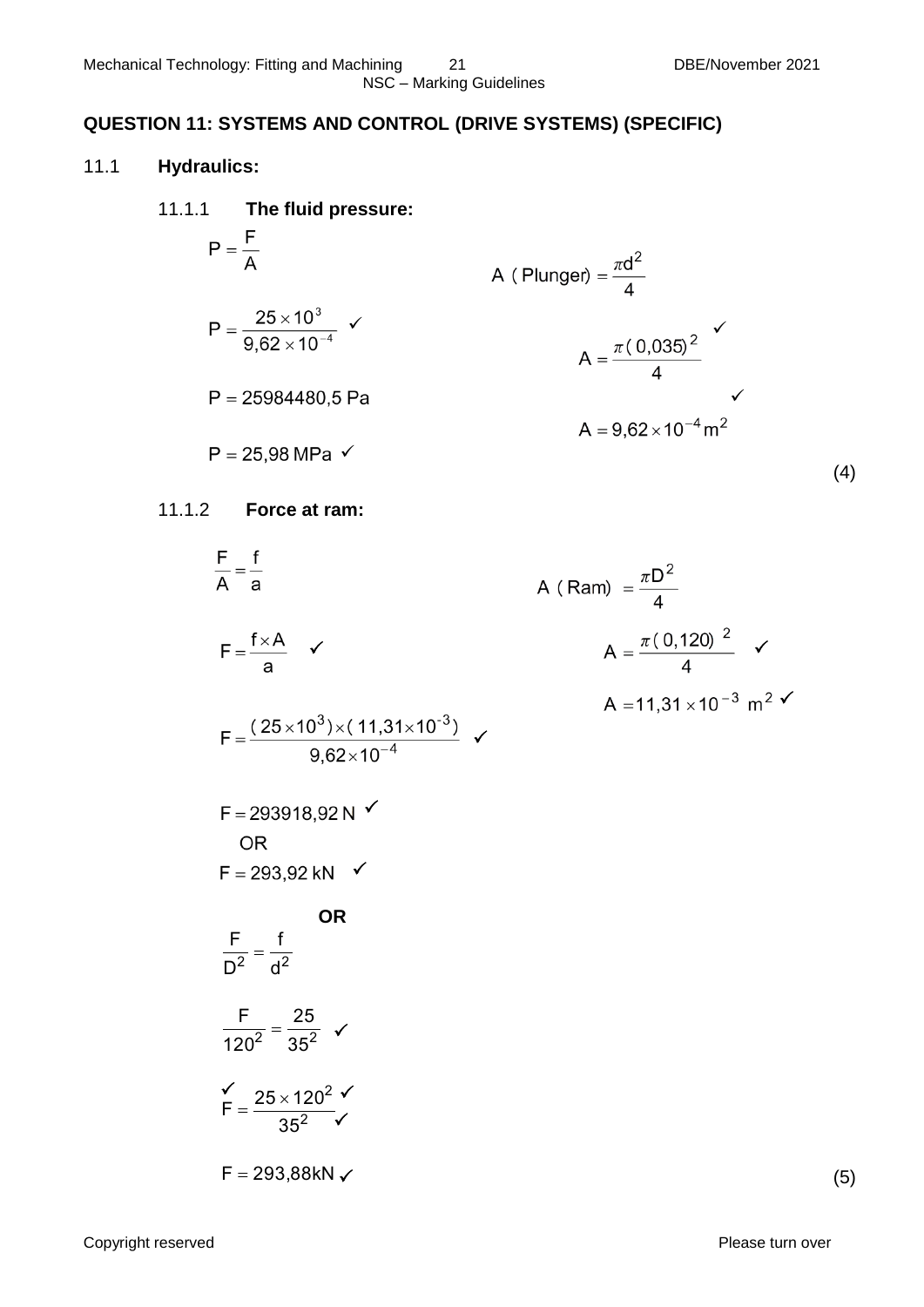#### 11.2 **Functions hydraulic reservoir:**

- A fluid storage tank.  $\checkmark$
- Promotes air separation from the fluid.  $\checkmark$
- Support for the pump and electric motor.  $\checkmark$
- Promotes heat dispersion.  $\checkmark$
- Acts as a base plate for mounting control equipment.
- Permits contaminants to settle at the bottom in order to be drained.  $\checkmark$

#### 11.3 **Efficiency of pneumatic systems:**

- Pneumatic tools are environmentally friendly.  $\checkmark$
- Last long.  $\checkmark$
- $\bullet$  It is robust (powerful / less force required)  $\checkmark$
- Easy to use.  $\checkmark$
- $\bullet$  It is compact.  $\checkmark$
- Easy to maintain as there are so few working parts.  $\checkmark$

**(Any 2 x 1)** (2)

**(Any 1 x 1)** (1)

#### 11.4 **Applications for pneumatic systems: (Due to the large number of alternatives, marker discretion must be used - discuss with IM).**

- $\bullet$  Drills.  $\checkmark$
- Brake systems.  $\checkmark$
- $\bullet$  Jackhammers  $\checkmark$
- Nail guns  $\checkmark$
- $\bullet$  Missiles  $\checkmark$
- $\bullet$  Doors  $\checkmark$
- Spray guns  $\checkmark$
- $\bullet$  Air blow guns  $\checkmark$
- $\bullet$  Air socket wrench  $\checkmark$
- Grinders  $\checkmark$

**(Any 2 x 1)** (2)

#### 11.5 **Belt drives:**

#### 11.5.1 **Rotation frequency:**

$$
N_1 \times D_1 = N_2 \times D_2 \quad \checkmark
$$
  

$$
N_2 = \frac{N_1 \times D_1}{D_2} \quad \checkmark
$$
  

$$
N_2 = \frac{7.2 \times 0.6}{0.8}
$$
  

$$
N_2 = 5.4 \text{ r/sec}
$$

 $\checkmark$  (3)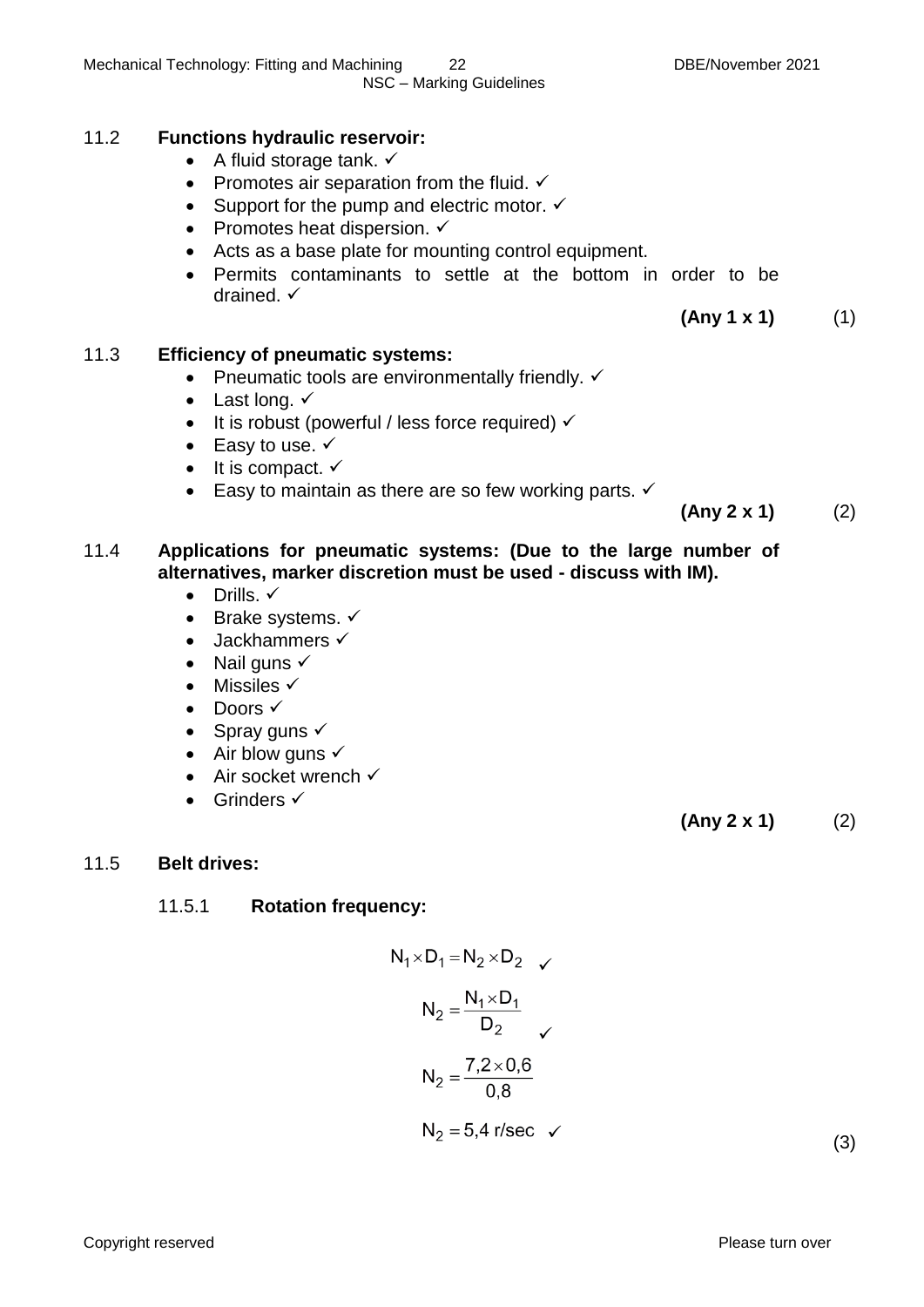#### 11.5.2 **Power transmitted:**

Ratio = 
$$
\frac{T_1}{T_2}
$$
  
\n
$$
P = \frac{(T_1 - T_2)\pi DN}{60}
$$
\n
$$
T_2 = \frac{T_1}{Ratio} \quad \checkmark
$$
\n
$$
P = (300 - 120)\pi \times 0.8 \times 5.4 \quad \checkmark
$$
\n
$$
T_2 = \frac{300}{2.5}
$$
\n
$$
P = 2442,90 \text{ Watt}
$$
\n
$$
P = 2.44 \text{ kW} \quad \checkmark
$$
\n
$$
(4)
$$

#### 11.6 **Gear drives:** 11.6.1 **Rotation frequency:**

# $\overline{N}$

| $N_{input}$                    | Product of teeth on driven gears |  |  |
|--------------------------------|----------------------------------|--|--|
| $\mathsf{N}_{\mathsf{output}}$ | Product of teeth on driver gears |  |  |

$$
N_{D)OUTPUT} = \frac{T_A \times T_C \times N_A}{T_B \times T_D} \times
$$
\n
$$
N_{D)OUTPUT} = \frac{30 \times 20 \times 2300}{40 \times 60} \times
$$

$$
N_{\text{D} \text{O} \text{U} \text{T} \text{P} \text{U} \text{T}} = 575 \, \text{r/min} \, \text{V}
$$

|--|